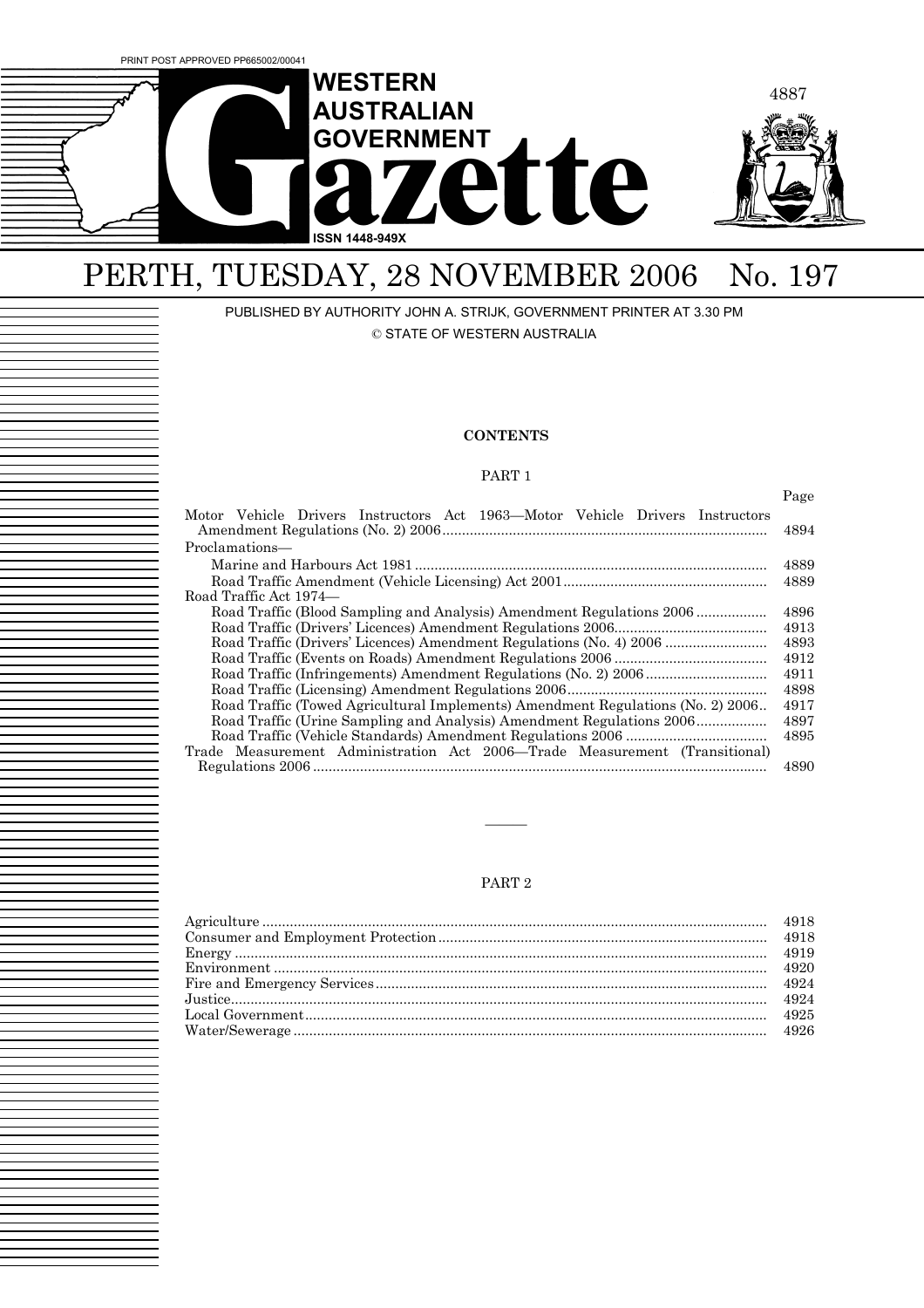### **IMPORTANT COPYRIGHT NOTICE**

© State of Western Australia

This work is copyright. Apart from any use as permitted under the *Copyright Act 1968*, no part may be reproduced by any process without written permission from the Attorney General for Western Australia. Inquiries in the first instance should be directed to the Government Printer, State Law Publisher, 10 William St, Perth 6000.

## **PUBLISHING DETAILS**

The Western Australian *Government Gazette* is published by State Law Publisher for the State of Western Australia on Tuesday and Friday of each week unless disrupted by Public Holidays or unforeseen circumstances.

Special *Government Gazettes* containing notices of an urgent or particular nature are published periodically.

The following guidelines should be followed to ensure publication in the *Government Gazette*.

- Material submitted to the Executive Council prior to gazettal will require a copy of the signed Executive Council Minute Paper and in some cases the Parliamentary Counsel's Certificate.
- Copy must be lodged with the Sales and Editorial Section, State Law Publisher no later than 12 noon on Wednesday (Friday edition) or 12 noon on Friday (Tuesday edition).

Delivery address: State Law Publisher Ground Floor, 10 William St. Perth, 6000 Telephone: 9321 7688 Fax: 9321 7536

- Inquiries regarding publication of notices can be directed to the Editor on (08) 9426 0010.
- Lengthy or complicated notices should be forwarded early to allow for preparation. Failure to observe this request could result in the notice being held over.

If it is necessary through isolation or urgency to fax copy, confirmation is not required by post. *If original copy is forwarded later and published, the cost will be borne by the advertiser.* 

|--|--|

## **GOVERNMENT GAZETTE**

## **PUBLISHING DETAILS FOR CHRISTMAS 2006 AND NEW YEAR HOLIDAY PERIOD 2007**

*NOTE: Due to Tuesday 26th December being a public holiday there will not be a gazette published on that day*

—————

### **Publishing Dates Closing Dates and Times and times** for copy

Friday 29 December 2006 at 3.30 pm Wednesday 27 December 2006 at 12 noon Tuesday 2 January 2007 at 3.30 pm Friday 29 December 2006 at 12 noon

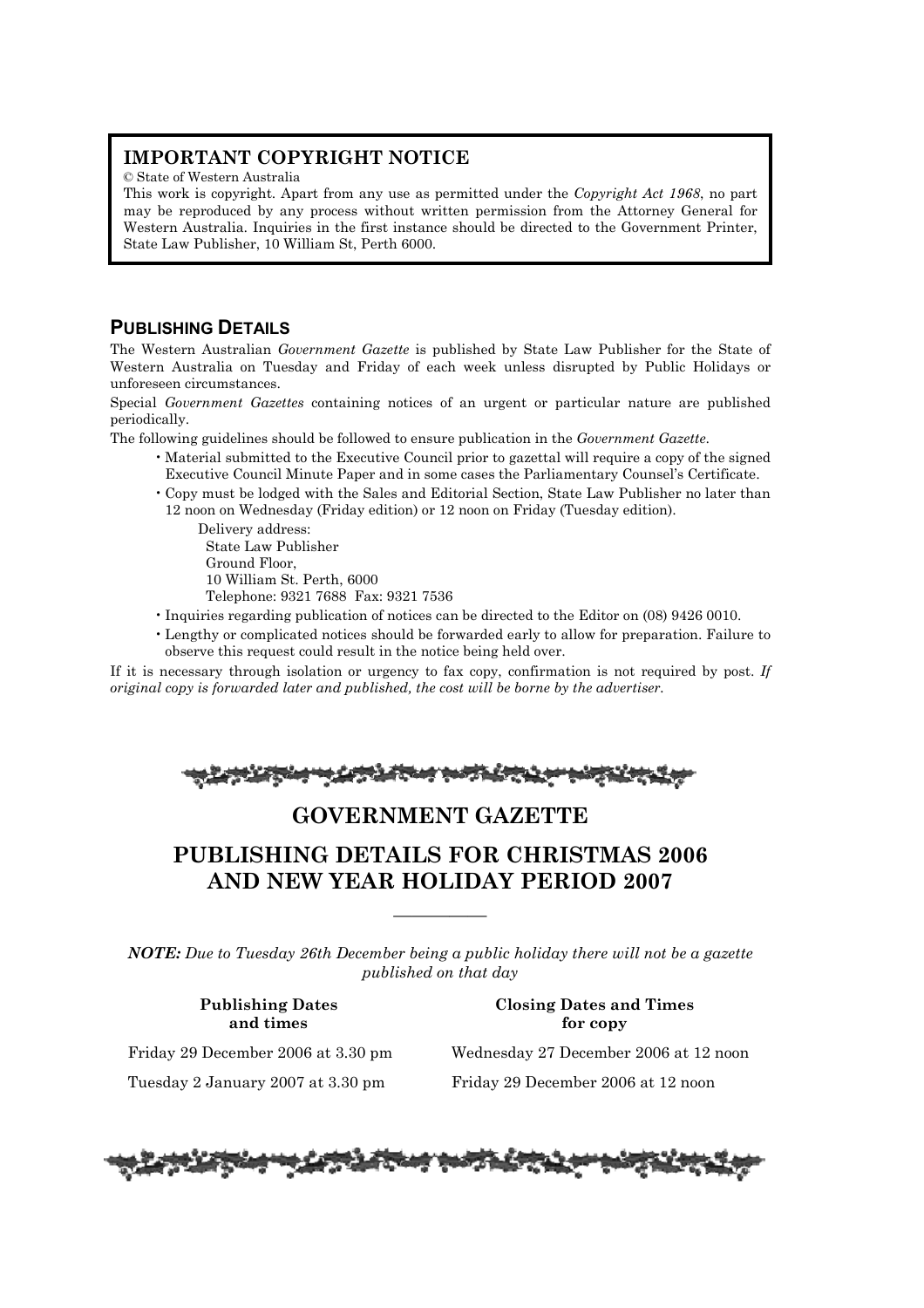# **— PART 1 —**

## **PROCLAMATIONS**

**AA101** 

### **MARINE AND HARBOURS ACT 1981**

PROCLAMATION

Western Australia *By His Excellency Doctor Kenneth Comninos Michael, Companion of the Order of Australia, Governor of the State of Western Australia*  KENNETH COMNINOS MICHAEL Governor

[L.S.]

I, the Governor, acting under the *Marine and Harbours Act 1981* section 9(1) and with the advice and consent of the Executive Council, do hereby vest in the Minister for Transport, constituted under section 8(1) of the Act, all real property and any interest in such property, set out in the following Schedule—

Schedule

Lots 897, 898 and 899 as shown on Department for Planning and Infrastructure Plan No. 647-06-01.

Given under my hand and the Public Seal of the State on 21 November 2006. By Command of the Governor,

ALANNAH MacTIERNAN, Minister for Planning and Infrastructure.

**AA102\*** 

#### **ROAD TRAFFIC AMENDMENT (VEHICLE LICENSING) ACT 2001**

No. 28 of 2001

———————————

PROCLAMATION

Western Australia *By His Excellency Doctor Kenneth Comninos Michael, Companion of the Order of Australia, Governor of the State of Western Australia*  KENNETH COMNINOS MICHAEL Governor

[L.S.]

I, the Governor, acting under the *Road Traffic Amendment (Vehicle Licensing) Act 2001* section 2 and with the advice and consent of the Executive Council, fix 4 December 2006 as the day on which that Act, other than Part 3 Division 4, comes into operation.

———————————

Given under my hand and the Public Seal of the State on 21 November 2006. By Command of the Governor,

ALANNAH MacTIERNAN, Minister for Planning and Infrastructure.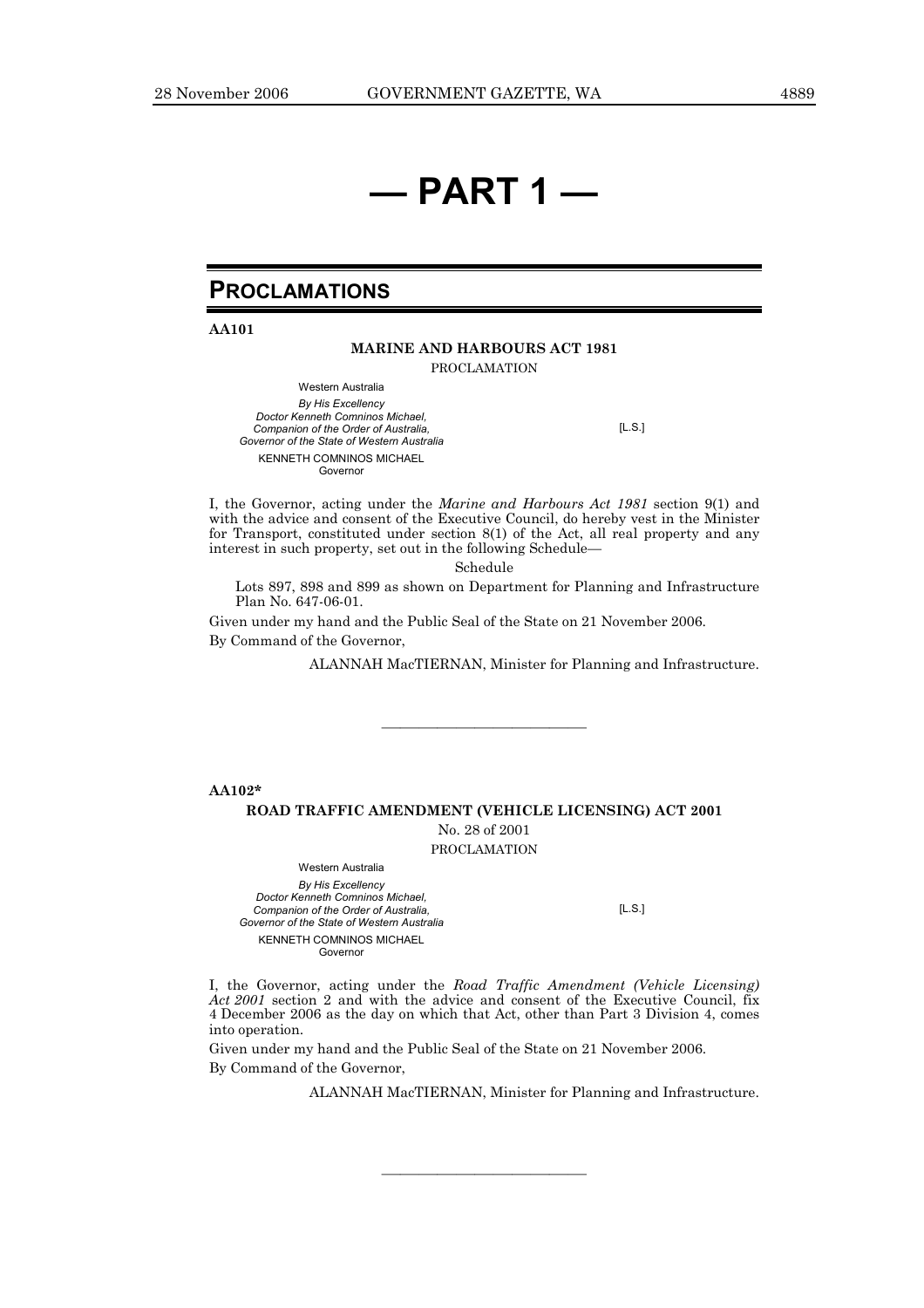## **CONSUMER AND EMPLOYMENT PROTECTION**

### **CE301\***

Trade Measurement Administration Act 2006

## **Trade Measurement (Transitional) Regulations 2006**

Made by the Governor in Executive Council.

**1. Citation** 

 These regulations are the *Trade Measurement (Transitional) Regulations 2006*.

### **2. Interpretation**

(1) In these regulations —

**"chief inspector"** means the chief inspector of weights and measures under the WM Act section 6;

**"commencement day"** means the day on which Schedule 1 to the Act (apart from clause 7) comes into operation;

**"pre-commencement period"** has the meaning given to that term in Schedule 1 clause 7(1) to the Act;

**"WM Act"** means the *Weights and Measures Act 1915*.

 (2) A reference in regulation 3, 4 or 5 to a provision of the principal Act is a reference to that provision as applied by Schedule 1 clause 7(3) to the Act.

### **3. Application fees payable during pre-commencement period**

 The application fee for an application made during the pre-commencement period under section 55(1) of the principal Act for a servicing licence or a public weighbridge licence is \$80.00.

### **4. Licence fees payable for servicing licences during pre-commencement period**

- (1) The licence fee payable under section  $64(1)(a)$  of the principal Act with an application referred to in regulation 3 for a servicing licence is the sum of —
	- (a) \$190.00; and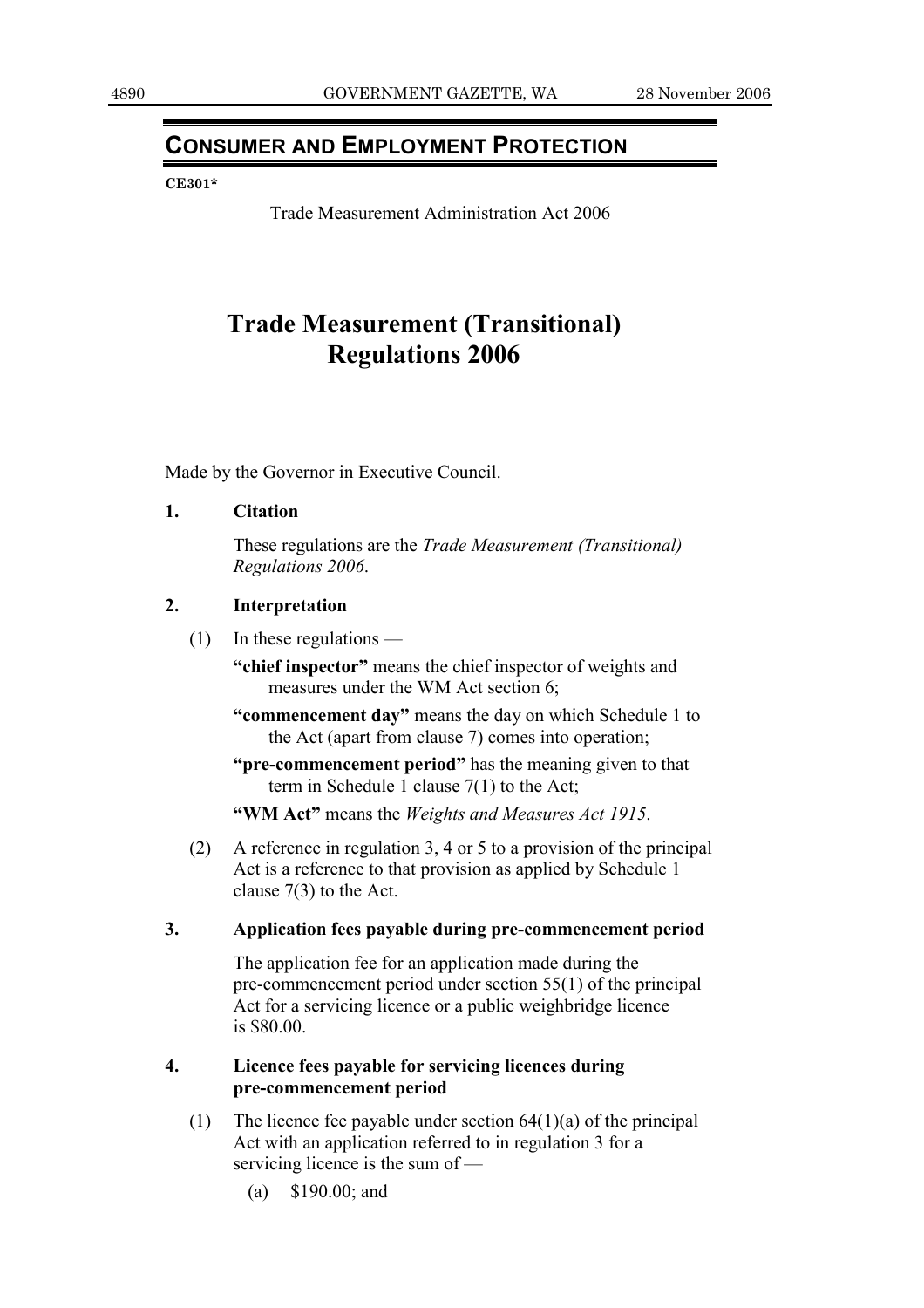- (b) \$50.00 for each person who, whether as the holder of the licence or an employee of the holder of the licence, will under the authority conferred by the licence —
	- (i) test a batch of measuring instruments for the purposes of certification or re-certification; or
	- (ii) certify or re-certify measuring instruments.
- (2) The applicant in respect of an application referred to in regulation 3 for a servicing licence is to identify in the application each person to whom subregulation (1)(b) applies.
- (3) The licence fee referred to in subregulation (1) is payable in respect of the period that expires on the day 12 months after the commencement day.

### **5. Licence fees payable for public weighbridge licences during pre-commencement period**

- (1) The licence fee payable under section  $64(1)(a)$  of the principal Act with an application referred to in regulation 3 for a public weighbridge licence is \$50.00.
- (2) The licence fee referred to in subregulation  $(1)$ 
	- (a) is payable in respect of the period that expires on the day 6 months after the commencement day; and
	- (b) is a combined fee that includes the fee payable for providing a weighbridge suitability statement.

### **6. Refunds of certain licence fees paid under the WM Act**

 If, during the pre-commencement period, a person holding a scale adjuster's licence or a scale repairer's licence in force under the WM Act (the **"current licence"**) is granted a servicing licence, the person is entitled to a refund of the fee paid for the current licence of the amount determined by the chief inspector to be proportionate to any period that the current licence would have continued in force after the commencement day if the Act had not been enacted.

### **7. Modified operation of section 57 of the principal Act**

### $If -$

- (a) a licence is granted during the pre-commencement period as the result of an application referred to in regulation 3; and
- (b) during that period a business name
	- (i) that the licensee proposes to use in carrying on activities under the licence; and
	- (ii) that the licence does not refer to,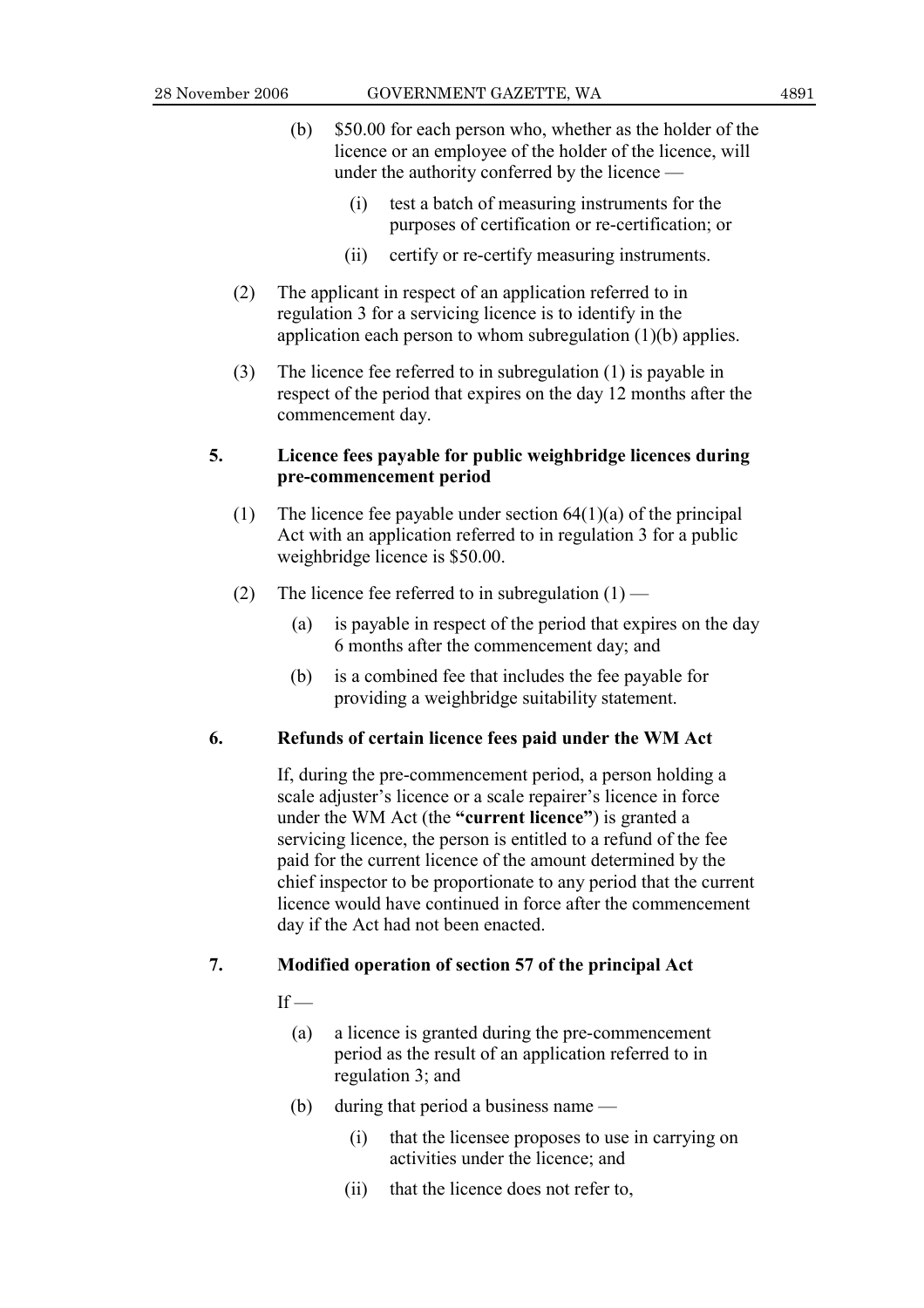".

 is registered under the *Business Names Act 1962* or a business name so registered is changed to a business name to which subparagraphs (i) and (ii) apply,

 section 57 of the principal Act has effect in respect of that business name as if subsection (4) of that section read as follows —

 (4) An application under subsection (3) in respect of a business name must be made not later than 14 days after the day on which this section comes into operation, and subsection (2) does not apply to the use of the business name, or the business name as changed, during that period of 14 days.

### **8. Modified operation of section 77 of the principal Act**

 $If -$ 

 $\epsilon$ 

- (a) a body corporate is the holder, or one of the holders, of a licence granted during the pre-commencement period as the result of an application referred to in regulation 3; and
- (b) during that period a new person is included in the persons who are concerned in the management of the body corporate,

 section 77 of the principal Act has effect in respect of the inclusion of that person as if paragraph (a) of that section read as follows —

"

 (a) a new person is included in the persons who are concerned in the management of the body corporate and an application is not made under section 74 in respect of the person within 28 days after this section comes into operation;

By Command of the Governor,

M. C. WAUCHOPE, Clerk of the Executive Council.

———————————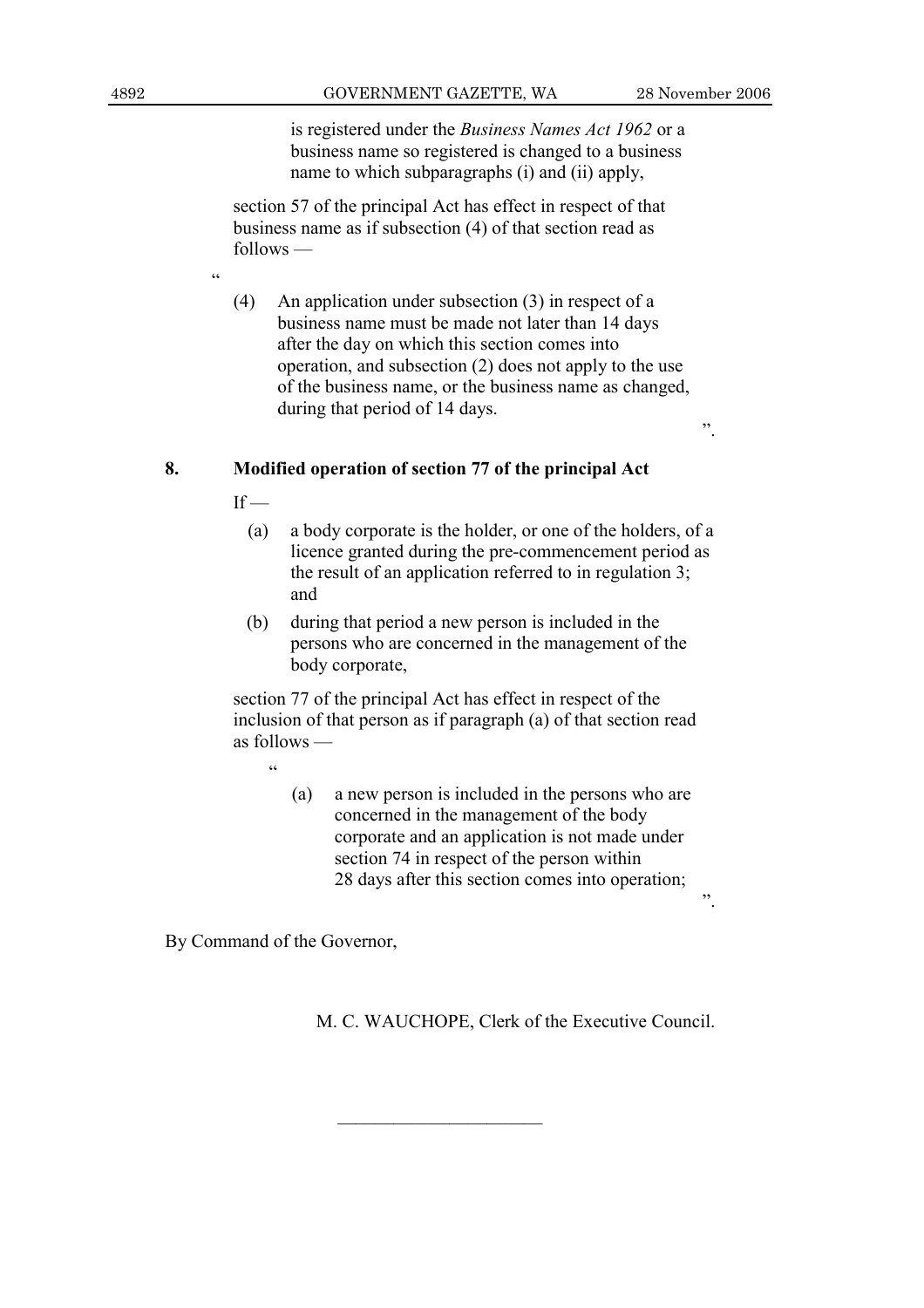## **TRANSPORT**

**TR301\*** 

Road Traffic Act 1974

## **Road Traffic (Drivers' Licences) Amendment Regulations (No. 4) 2006**

Made by the Governor in Executive Council.

### **1. Citation**

 These regulations are the *Road Traffic (Drivers' Licences) Amendment Regulations (No. 4) 2006*.

### **2. The regulations amended**

 The amendments in these regulations are to the *Road Traffic (Drivers' Licences) Regulations 1975*\*.

 [\* *Reprint 6 as at 18 March 2005. For amendments to 1 August 2006 see Western Australian Legislation Information Tables for 2005, Table 4, p. 357, and Gazette 26 May 2006*.]

### **3. Schedule 5 amended**

Schedule 5 is amended as follows:

- (a) by deleting "52.0 cents" and inserting instead  $\degree$  55.0 cents ";
- (b) by deleting "62.0 cents" and inserting instead  $66.0$  cents ";
- (c) by deleting "63.0 cents" and inserting instead  $67.0$  cents ".

———————————

By Command of the Governor,

M. C. WAUCHOPE, Clerk of the Executive Council.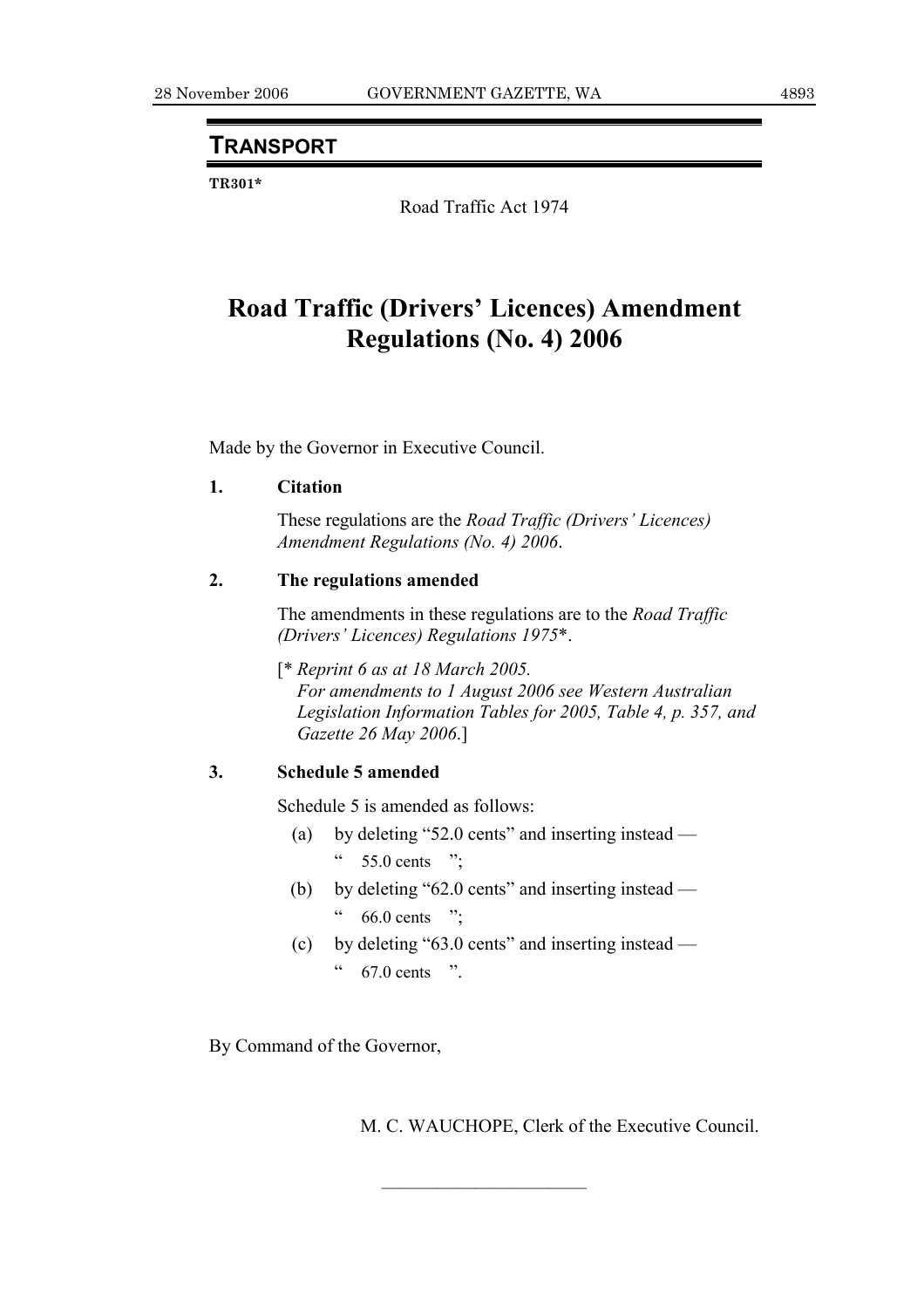**TR302\*** 

Motor Vehicle Drivers Instructors Act 1963

## **Motor Vehicle Drivers Instructors Amendment Regulations (No. 2) 2006**

Made by the Governor in Executive Council.

### **1. Citation**

 These regulations are the *Motor Vehicle Drivers Instructors Amendment Regulations (No. 2) 2006*.

### **2. Commencement**

 These regulations come into operation on the day on which the *Road Traffic Amendment (Vehicle Licensing) Act 2001* comes into operation.

### **3. The regulations amended**

 The amendments in these regulations are to the *Motor Vehicle Drivers Instructors Regulations 1964*\*.

 [\* *Reprint 4 as at 11 August 2006. For amendments to 7 November 2006 see Western Australian Legislation Information Tables for 2005, Table 4, and Gazette 18 August 2006*.]

### **4. Regulation 2 amended**

 Regulation 2 is amended by deleting the definitions of "motor carrier" and "motor cycle" and inserting instead —  $\epsilon$ 

 **"motor carrier"** has the meaning given to that term in the *Road Traffic (Licensing) Regulations 1975*;

**"motor cycle"** has the meaning given to that term in the *Road Traffic (Licensing) Regulations 1975*;

———————————

By Command of the Governor,

M. C. WAUCHOPE, Clerk of the Executive Council.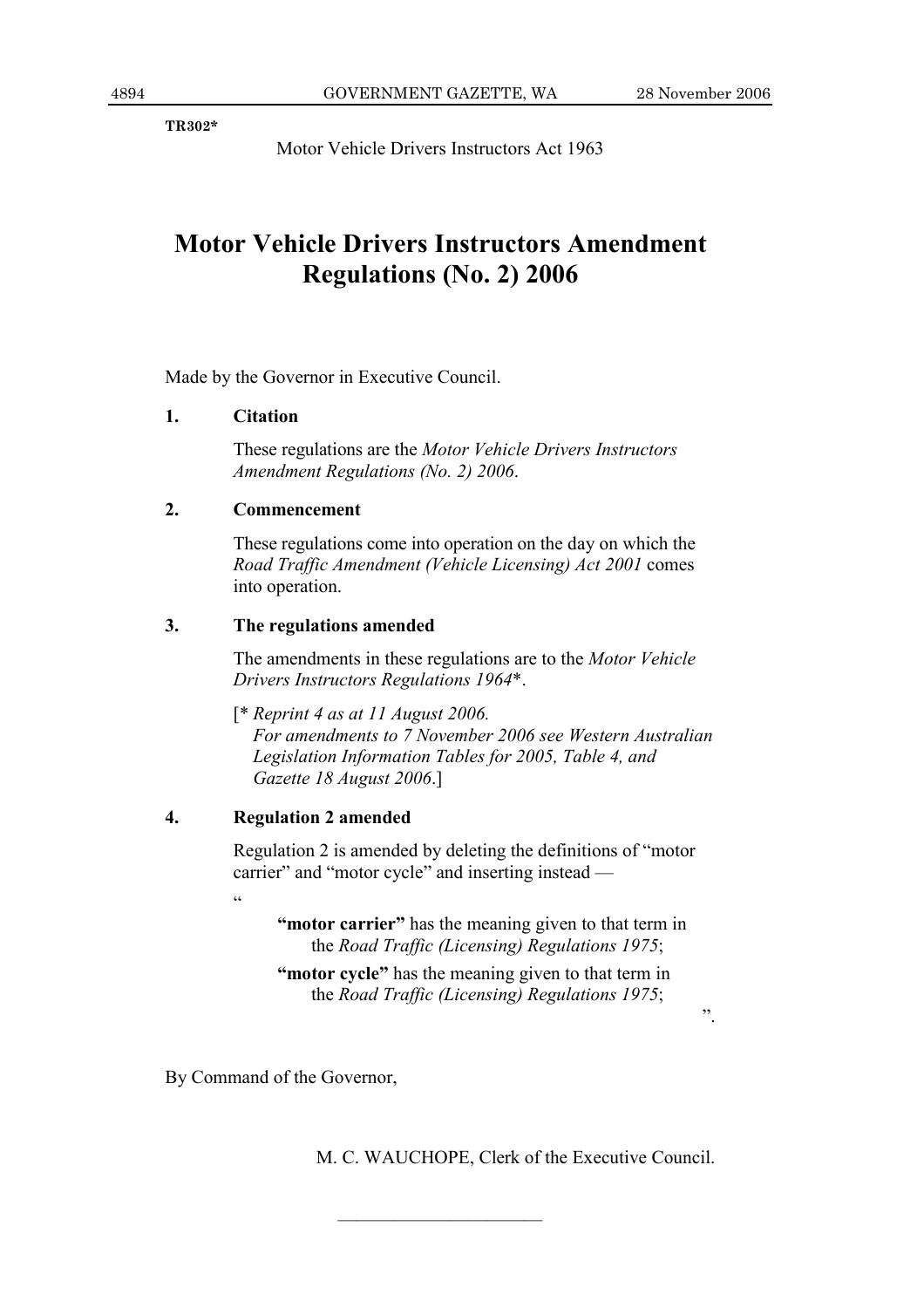**TR303\*** 

Road Traffic Act 1974

## **Road Traffic (Vehicle Standards) Amendment Regulations 2006**

Made by the Governor in Executive Council.

### **1. Citation**

 These regulations are the *Road Traffic (Vehicle Standards) Amendment Regulations 2006*.

### **2. Commencement**

 These regulations come into operation on the day on which the *Road Traffic Amendment (Vehicle Licensing) Act 2001* comes into operation.

### **3. The regulations amended**

 The amendments in these regulations are to the *Road Traffic (Vehicle Standards) Regulations 2002*\*.

 [\* *Reprint 1 as at 2 December 2005. For amendments to 1 November 2006 see Western Australian Legislation Information Tables for 2005, Table 4, and Gazette 26 May and 23 June 2006*.]

### **4. Regulation 23 amended**

.<br>cc

 (1) Regulation 23(2) and (4) are amended by deleting "the fee prescribed in subregulation (6)" and inserting instead —

> the relevant fee prescribed in the *Road Traffic (Charges and Fees) Regulations 2006*

(2) Regulation 23(6), (7) and (8) are repealed.

### **5. Regulation 25 amended**

Regulation 25(5) and (6) are repealed.

### **6. Regulation 30 amended**

Regulation 30(4) is repealed.

### **7. Regulation 34 amended**

Regulation 34(4) is repealed.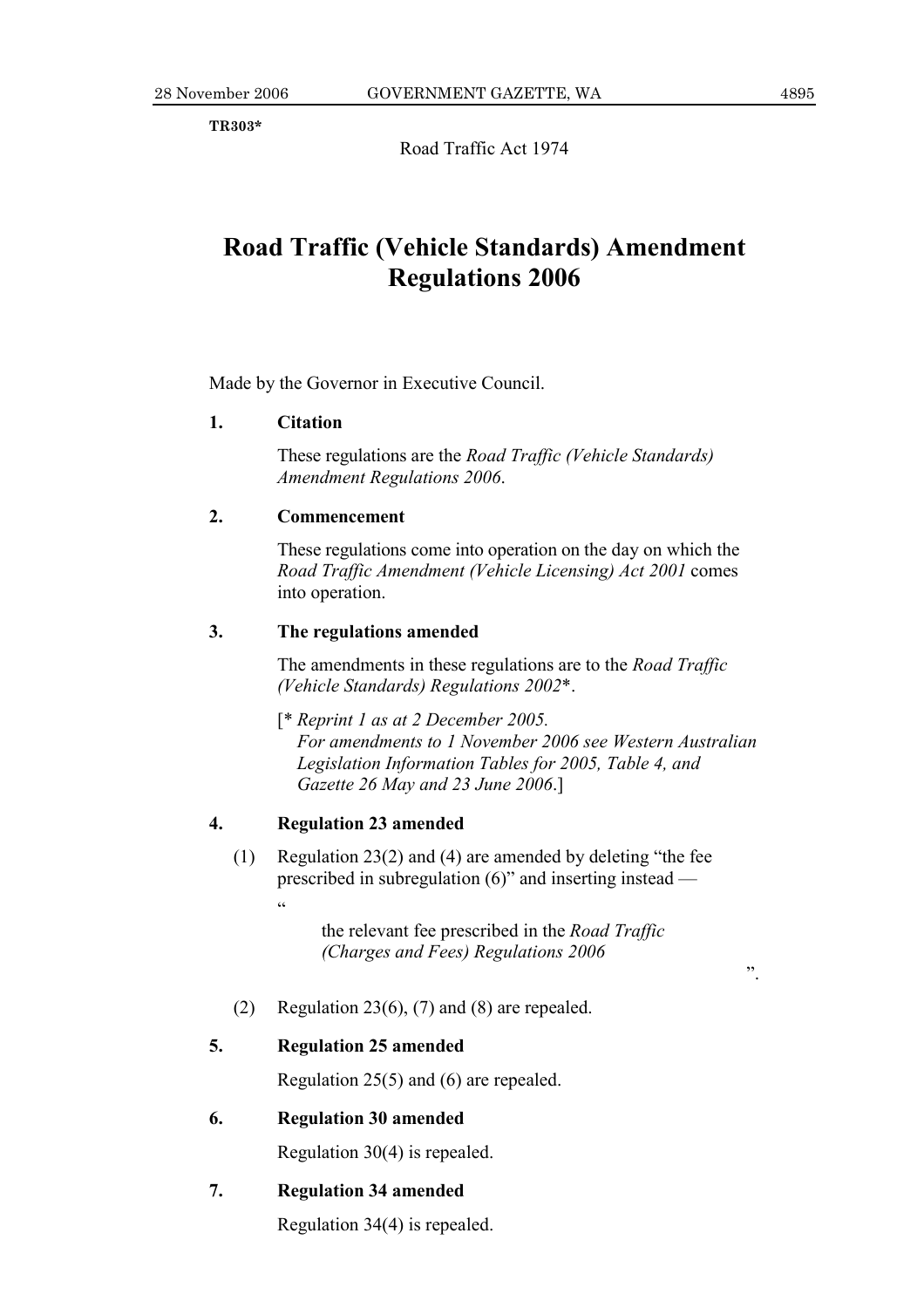### **8. Regulation 42 amended**

 $\epsilon$ 

 (1) Regulation 42(2)(d) is amended by deleting "a fee of \$50." and inserting instead —

> the relevant fee prescribed in the *Road Traffic (Charges and Fees) Regulations 2006*.

(2) Regulation 42(7) is repealed.

## **9. Regulation 51 amended**

 Regulation 51 is amended by deleting "a fee of \$25." and inserting instead —

.<br>.<br>.

 $\epsilon$ 

 the relevant fee prescribed in the *Road Traffic (Charges and Fees) Regulations 2006*.

".

".

### **10. Regulation 69 amended**

 Regulation 69(3) is amended by deleting "a fee of \$32.00." and inserting instead —

 the relevant fee prescribed in the *Road Traffic (Charges and Fees) Regulations 2006*.

By Command of the Governor,

M. C. WAUCHOPE, Clerk of the Executive Council.

**TR304\*** 

Road Traffic Act 1974

———————————

## **Road Traffic (Blood Sampling and Analysis) Amendment Regulations 2006**

Made by the Governor in Executive Council.

**1. Citation** 

 These regulations are the *Road Traffic (Blood Sampling and Analysis) Amendment Regulations 2006*.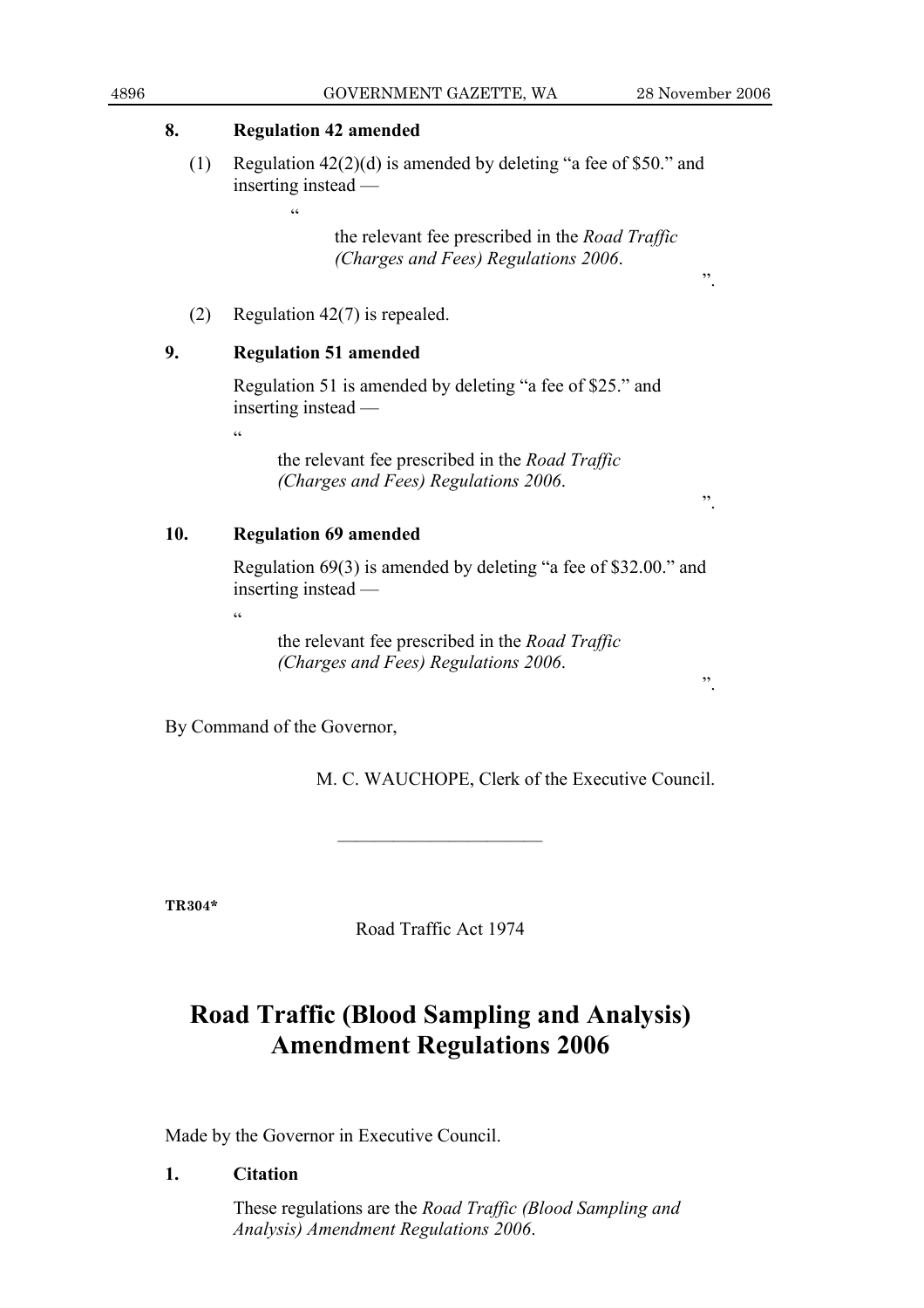### **2. Commencement**

 These regulations come into operation on the day on which the *Road Traffic Amendment (Vehicle Licensing) Act 2001* comes into operation.

### **3. The regulations amended**

 The amendment in these regulations is to the *Road Traffic (Blood Sampling and Analysis) Regulations 1975*\*.

[\* *Reprinted as at 19 April 2002*.]

### **4. Regulation 11 repealed**

Regulation 11 is repealed.

By Command of the Governor,

M. C. WAUCHOPE, Clerk of the Executive Council.

**TR305\*** 

Road Traffic Act 1974

———————————

## **Road Traffic (Urine Sampling and Analysis) Amendment Regulations 2006**

Made by the Governor in Executive Council.

### **1. Citation**

 These regulations are the *Road Traffic (Urine Sampling and Analysis) Amendment Regulations 2006*.

### **2. Commencement**

 These regulations come into operation on the day on which the *Road Traffic Amendment (Vehicle Licensing) Act 2001* comes into operation.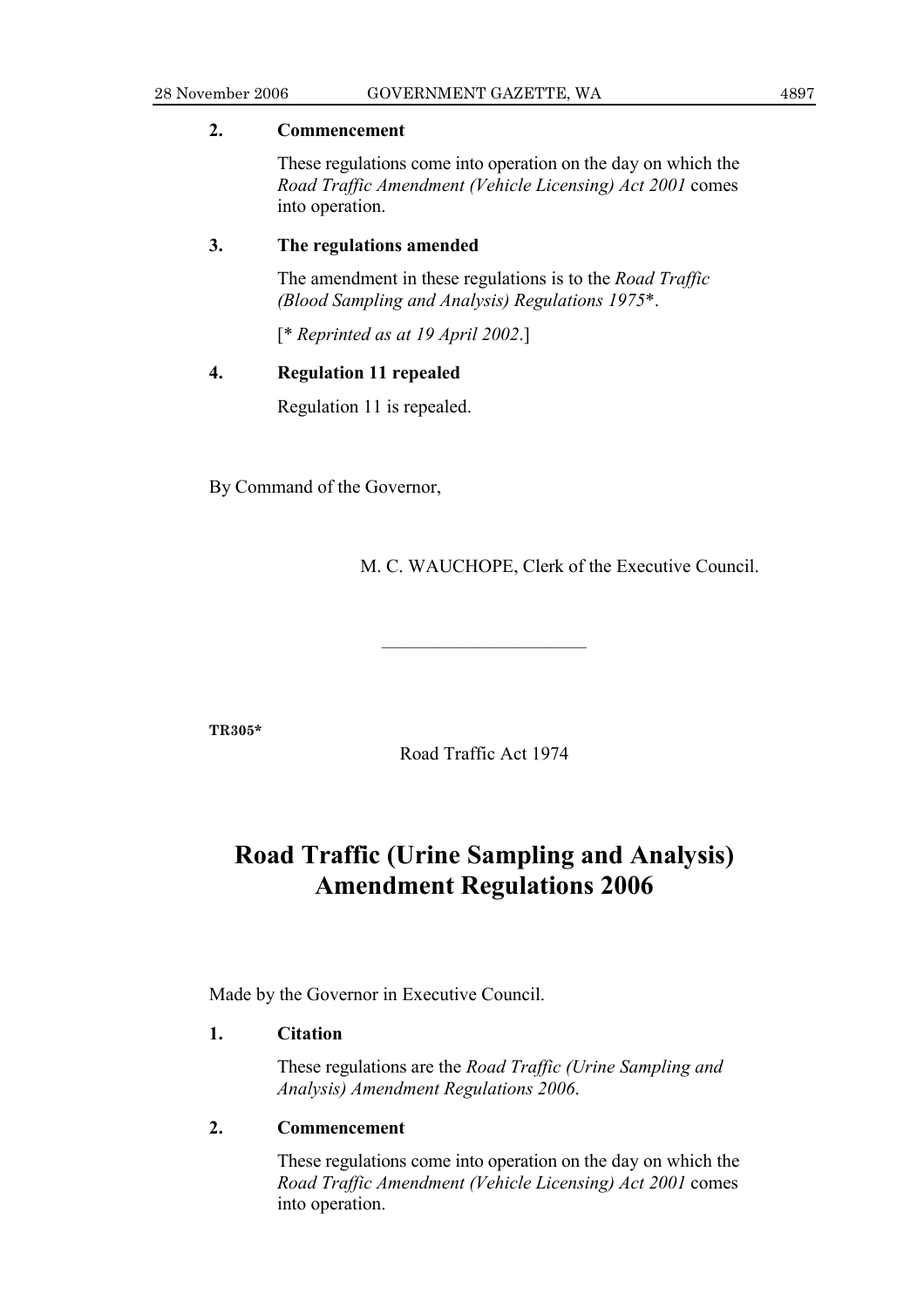### **3. The regulations amended**

 The amendment in these regulations is to the *Road Traffic (Urine Sampling and Analysis) Regulations 1983*\*.

[\* *Reprinted as at 14 June 2002*.]

## **4. Regulation 10 repealed**

Regulation 10 is repealed.

By Command of the Governor,

M. C. WAUCHOPE, Clerk of the Executive Council.

**TR306\*** 

Road Traffic Act 1974

———————————

## **Road Traffic (Licensing) Amendment Regulations 2006**

Made by the Governor in Executive Council.

## **1. Citation**

 These regulations are the *Road Traffic (Licensing) Amendment Regulations 2006*.

## **2. Commencement**

 These regulations come into operation on the day on which the *Road Traffic Amendment (Vehicle Licensing) Act 2001* comes into operation.

## **3. The regulations amended**

 The amendments in these regulations are to the *Road Traffic (Licensing) Regulations 1975*\*.

 [\* *Reprint 6 as at 26 August 2005. For amendments to 2 November 2006 see Western Australian Legislation Information Tables for 2005, Table 4, and Gazette 26 May 2006*.]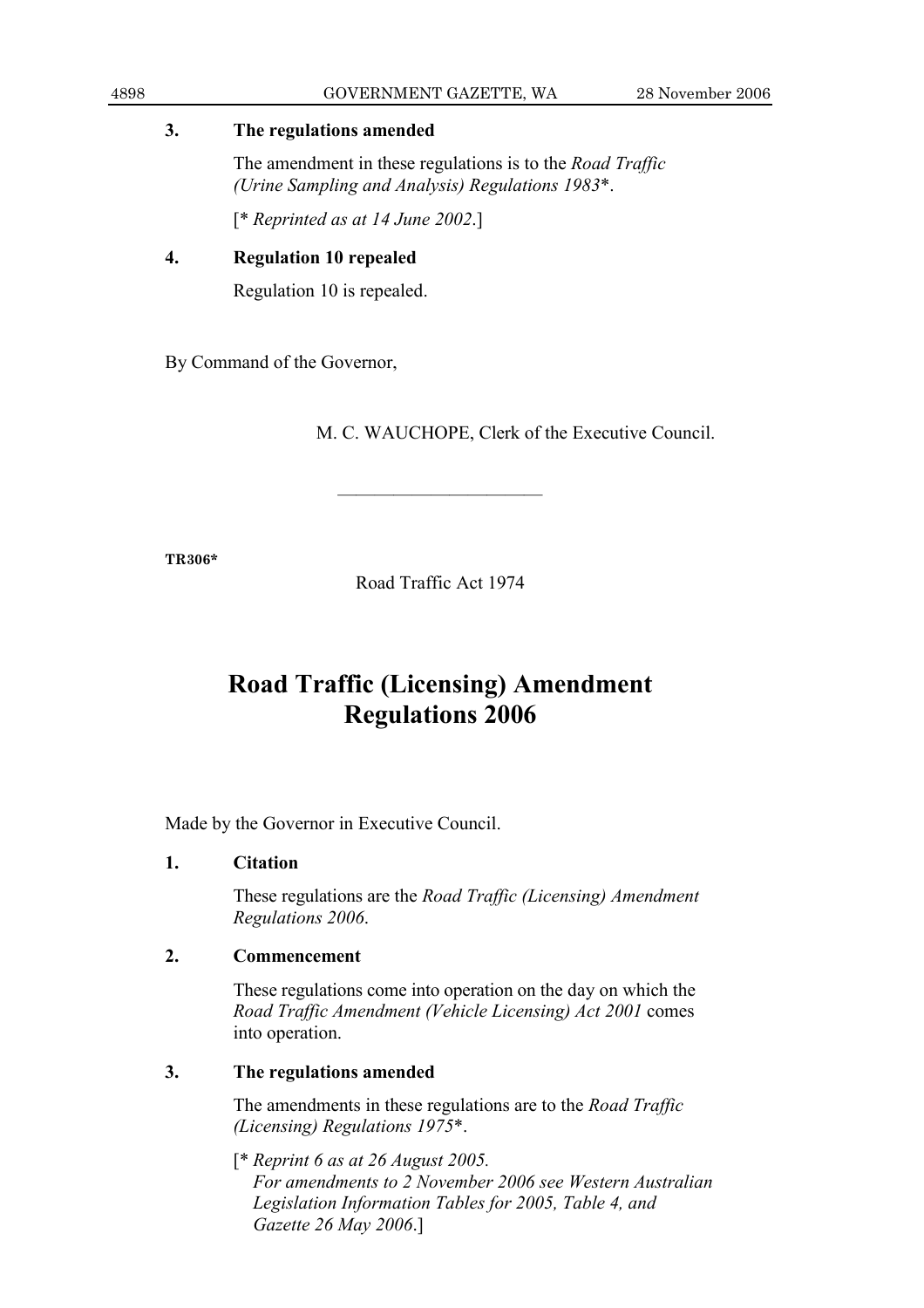### **4. Regulation 3 amended**

.<br>.

- (1) Regulation 3(1) is amended by deleting the definitions of "heavy trailer" and "heavy vehicle" and inserting in the appropriate alphabetical positions —
	- **"agricultural implement"** has the meaning given to that term in the *Road Traffic (Vehicle Standards) Regulations 2002*;
	- **"agricultural machine"** has the meaning given to that term in the *Road Traffic (Vehicle Standards) Regulations 2002*;
	- **"agricultural vehicle"** has the meaning given to that term in the *Road Traffic (Vehicle Standards) Regulations 2002*;
	- **"car or bus"** means a motor vehicle, other than a motor cycle, or a motorised wheelchair, built mainly to carry people and includes the type of vehicle known as a utility;
	- **"converter dolly"** has the meaning given to that term in the *Road Traffic (Vehicle Standards) Regulations 2002*;
	- **"goods vehicle"** means a motor vehicle built or modified to be used primarily to carry goods or materials used in any trade, business or industry;
	- **"heavy trailer"** means a trailer, other than a towed special purpose vehicle, with an MRC exceeding 4 500 kilograms;

**"heavy vehicle"** means —

- (a) a vehicle with an MRC exceeding 4 500 kilograms that is an agricultural vehicle, a car or bus, a goods vehicle, a motor home, a prime mover or a special purpose vehicle; or
- (b) a heavy trailer;
- **"motor cycle"** means a motor vehicle, other than a motorised wheelchair or a goods vehicle, that is not equipped with a permanent cab and cab roof and that —
	- (a) is designed to travel on 2 wheels, or, with a sidecar attached, 3 wheels; or
	- (b) has 3 wheels arranged so that the axis of rotation of 2 wheels lies on the same straight line and each of those 2 wheels is equidistant from the third;
- **"motor home"** means a motor vehicle built for human habitation;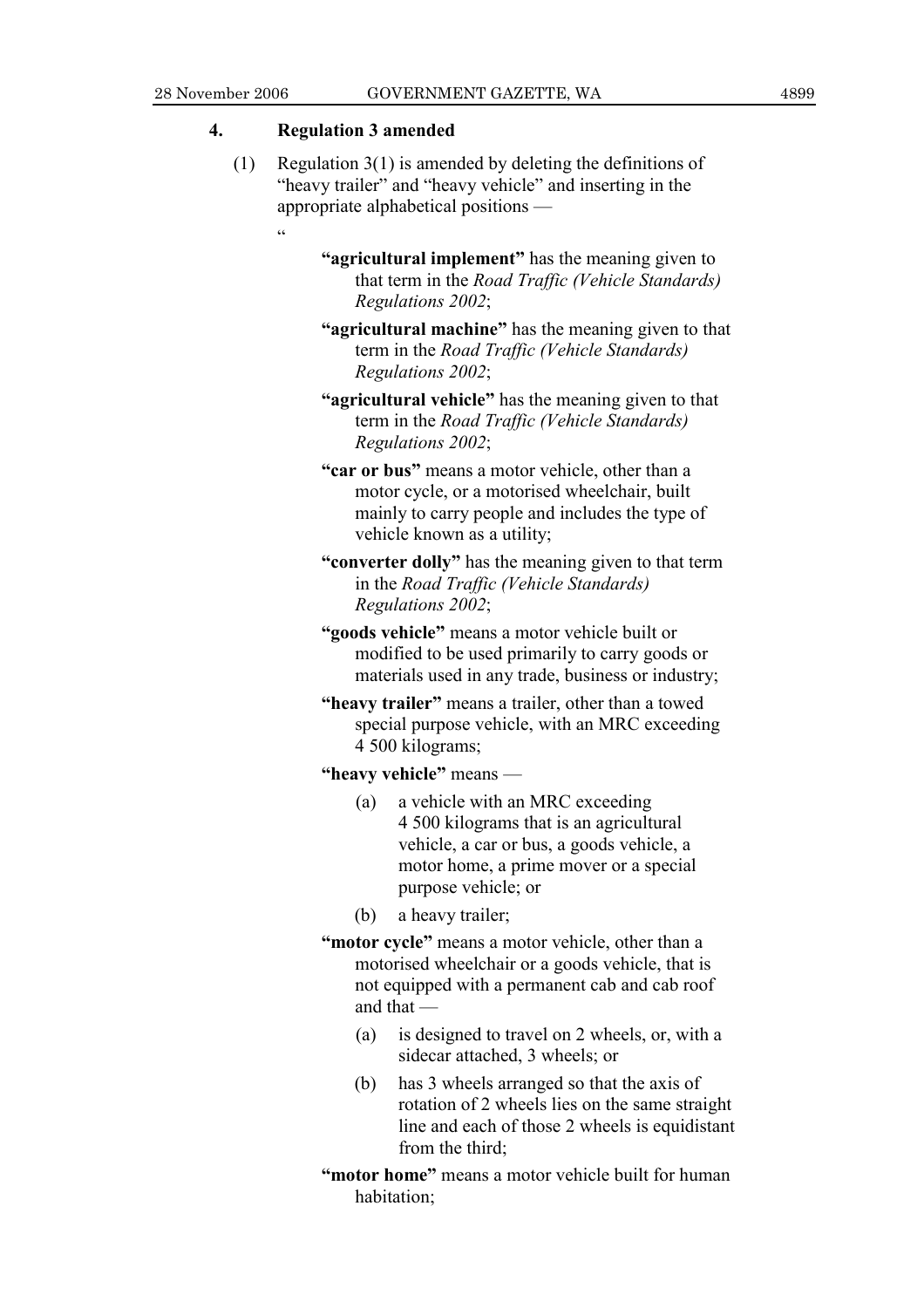4900 GOVERNMENT GAZETTE, WA 28 November 2006 **"motorised wheelchair"** means a chair-type vehicle that — (a) is fitted with 3 or more wheels; and (b) is fitted and designed only for the use of persons with a physical disability; **"motor vehicle"** has the meaning given to that term in the *Road Traffic (Vehicle Standards) Regulations 2002*; **"prime mover"** has the meaning given to that term in the *Road Traffic (Vehicle Standards) Regulations 2002*;  **"renewal period"**, in relation to a vehicle licence, means the period — (a) beginning 3 months before the day on which the licence is to expire; and (b) in the case of a licence except a seasonal heavy vehicle licence, ending 3 months after the day on which the licence expired; and (c) in the case of a seasonal heavy vehicle licence, ending — (i) 2 months after the day on which the licence expired; or (ii) 11 months after the day on which the licence was granted, whichever comes first;  **"seasonal heavy vehicle licence"** means a heavy vehicle licence that is endorsed "seasonal" under regulation 9A(7); **"semi-trailer"** has the meaning given to that term in the *Road Traffic (Vehicle Standards) Regulations 2002*; **"special purpose vehicle"** means a vehicle, other than a tow truck or an agricultural vehicle, built for a purpose other than carrying passengers or a load;  **"tow truck"** has the meaning given to that term in the *Road Traffic (Tow Truck) Regulations 1975* regulation 2; **"trailer"** has the meaning given to that term in the *Road Traffic (Vehicle Standards) Regulations 2002*; **5. Regulation 3A amended** 

Regulation 3A(1a) is repealed.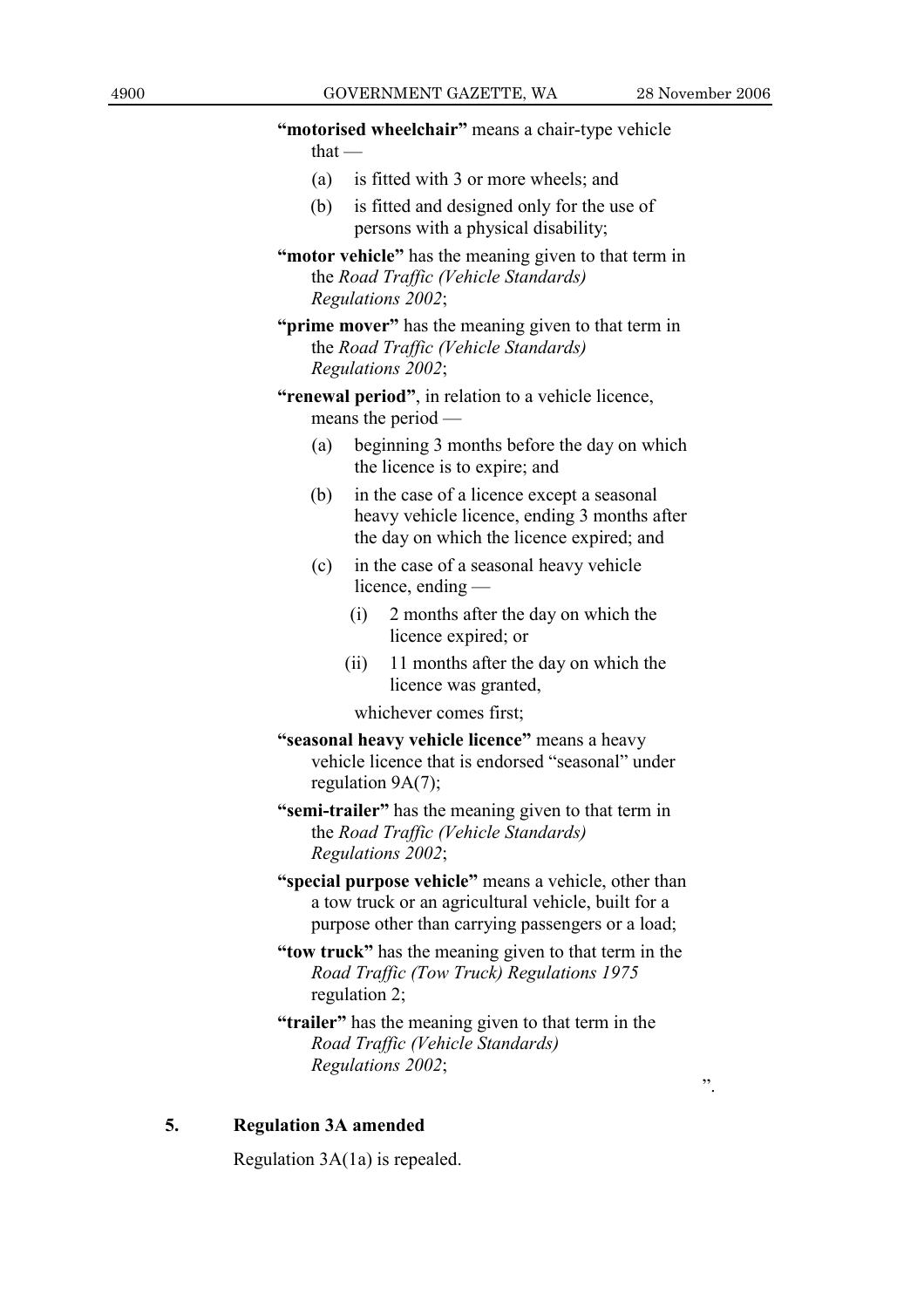.<br>.

### **6. Regulation 3AA inserted**

 After regulation 3 the following regulation is inserted in Part I —

**3AA. Vehicles required to be licensed** 

- (1) A vehicle for which a licence is required by section 15(1) of the Act is any motor vehicle or trailer except as described in subregulation (2).
- (2) The exception in subregulation (1) applies to  $-$ 
	- (a) an agricultural implement being towed on a road by another vehicle if the towing vehicle is the subject of a vehicle licence or permit; or
	- (b) an unlicensed vehicle of any type being towed on a road by a tow truck that is the subject of a vehicle licence or permit; or
	- (c) a motor vehicle that is designed so as not to be capable of a speed exceeding 10 km/h; or
	- (d) a power assisted pedal cycle.

### **7. Regulation 3B repealed**

Regulation 3B is repealed.

### **8. Regulation 3D amended**

 Regulation 3D(2) is amended by deleting "vehicle licence for a heavy vehicle" and inserting instead —

heavy vehicle licence ".

### **9. Regulations 4B to 4E inserted**

After regulation 4A the following regulations are inserted —

"

### **4B. Grant of vehicle licence**

- (1) Except as provided in section 17 of the Act and subregulation (2), where an application is made for the grant of a licence for —
	- (a) a vehicle not previously licensed under the Act; or
	- (b) a vehicle for which the licence last granted or renewed under the Act expired a period of more than 15 days before the application was made,

 the Director General is to grant a licence for the vehicle to the applicant for a period referred to in regulation 4D.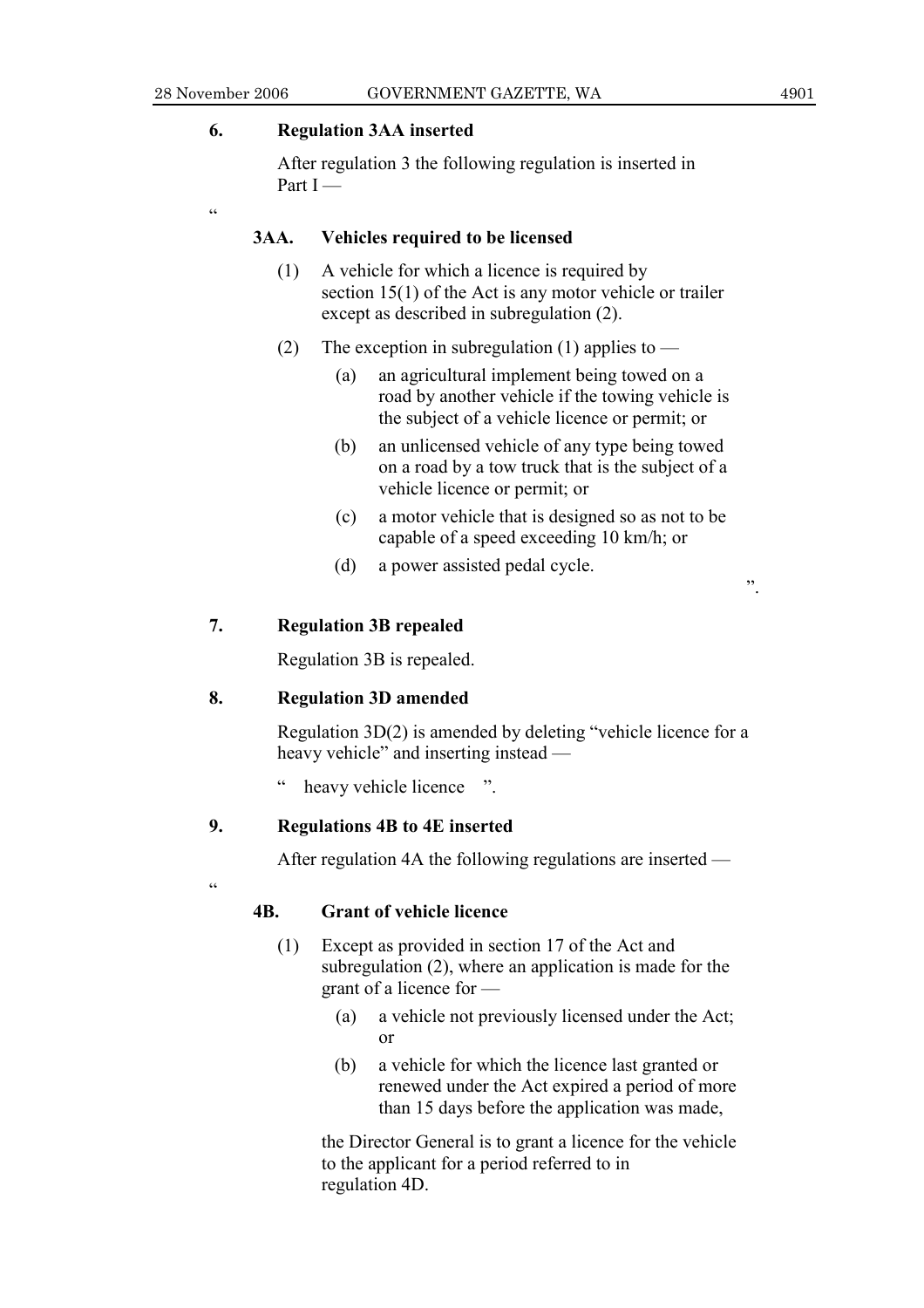### $(2)$  Where —

- (a) an application is made for the grant of a vehicle licence referred to in subregulation (1)(b); and
- (b) the application is made within the renewal period relating to a licence for the vehicle; and
- (c) the number plate or number plates issued for the vehicle have not been returned to the Director General

 the Director General may refuse to grant the licence, in which case the application is to be regarded as an application for a renewal of the licence last granted or renewed for that vehicle.

### **4C. Renewal of vehicle licence**

- (1) Except as provided in section 17 of the Act, where an application for the renewal of a vehicle licence is made within the renewal period, the Director General is to renew the licence for a period referred to in regulation 4D.
- (2) Where an application for the renewal of a vehicle licence is made before the renewal period, the Director General is to refuse to renew the licence.
- (3) Where an application for the renewal of a vehicle licence is made after the renewal period, the Director General is to refuse to renew the licence and the application is to be regarded as an application for the grant of a licence for the vehicle.
- (4) A renewal of a vehicle licence under this regulation is to be taken to continue the licence.
- (5) For the purposes of section  $15(3)(a)$  of the Act, when a vehicle licence is renewed within the period of 15 days after the day on which the licence expired, the renewal is to be regarded as having taken effect immediately after the licence expired.
- (6) For the purposes of section  $18(2)(c)$  of the Act, when a vehicle licence is renewed more than 15 days after the day on which the licence expired, the licence is to be regarded as having been suspended on and from the day of its expiry to the day before the renewal.

### **4D. Period of vehicle licence**

- (1) The period for which a vehicle licence, except a heavy vehicle licence, is to be granted or renewed is a period elected by the applicant for the grant or renewal, being —
	- (a) a period of one year, 6 months or 3 months; or
	- (b) if the Director General so approves in a particular case — any period up to one year.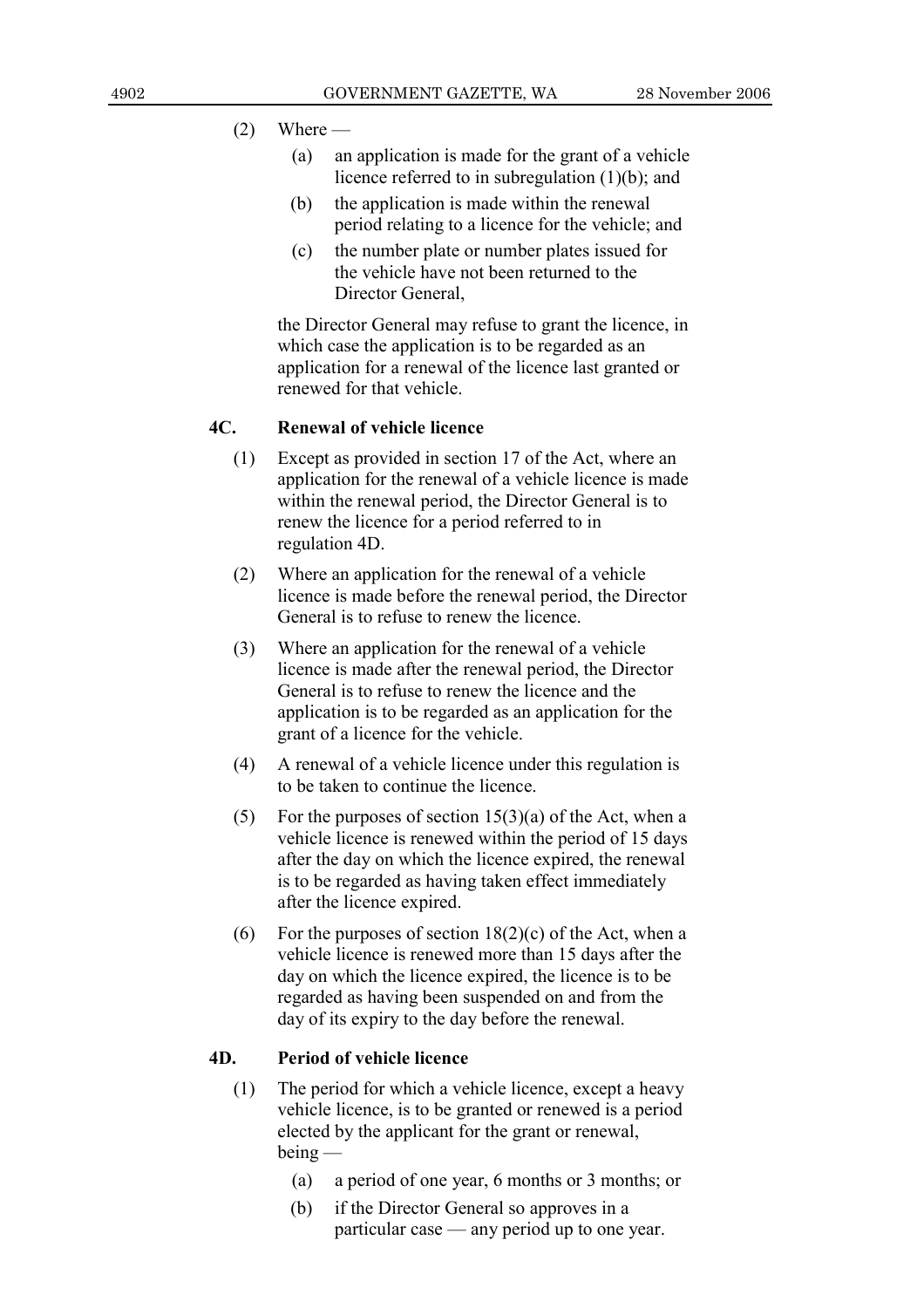- 
- (2) The period for which a heavy vehicle licence, except a seasonal heavy vehicle licence, is to be granted or renewed is a period elected by the applicant for the grant or renewal, being —
	- (a) a period of one year, 6 months or 3 months; or
	- (b) if the Director General so approves in a particular case — any period up to one year.
- (3) The period for which a seasonal heavy vehicle licence is to be granted is a period elected by the applicant for the grant, being —
	- (a) a period of 6 months, 5 months, 4 months or 3 months; or
	- (b) if the Director General so approves in a particular case — any period up to one year.
- (4) The period for which a seasonal heavy vehicle licence is to be renewed is a period elected by the applicant for the renewal, being —
	- (a) a period of one month; or
	- (b) if the Director General so approves in a particular case — any period up to one year.
- (5) The period for which a licence is granted begins on the day on which the licence is granted.
- (6) The period for which a licence is renewed begins on and from the day next succeeding the day on which the licence expires.

### **4E. Director General may vary, grant or renew licences so that they expire on the same day**

 Despite regulations 4B to 4D, the Director General may, on an application by a person who is the owner of 3 or more vehicles licensed under the Act —

- (a) vary the licences so that they all expire on the same day, being a day selected by the Director General; and
- (b) if licences have been varied under paragraph (a), grant or renew a licence for any other vehicle owned by the person so that the licence expires on the day referred to in that paragraph.

### **10. Regulation 5A amended**

.<br>.<br>.

 Regulation 5A(2) is amended by deleting "the fees specified in item 4 of Schedule 2," and inserting instead —

 the relevant fees prescribed under the *Road Traffic (Charges and Fees) Regulations 2006*,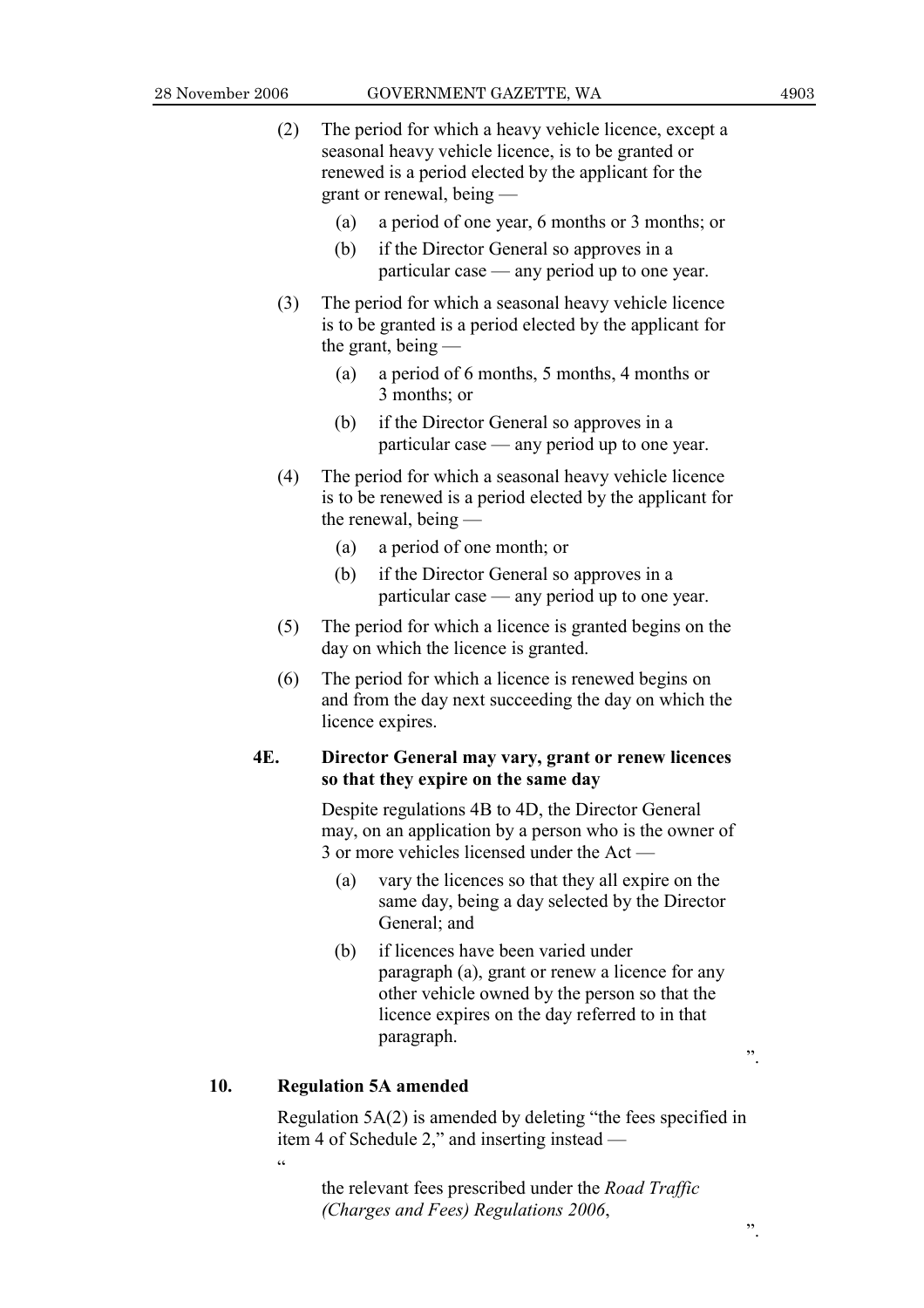## **11. Regulation 8 amended**

Regulation 8 is amended by inserting after "licence" —

" document ".

## **12. Regulations 8A and 8B repealed**

Regulations 8A and 8B are repealed.

## **13. Regulation 9 amended**

Regulation 9(3) is amended as follows:

- (a) by inserting at the end of paragraph  $(a)(i)$   $\alpha$  and ":
- (b) by inserting the end of paragraph  $(a)(ii)$ 
	- $\alpha$  or ".
- (c) by deleting paragraph (b) and "or" at the end and inserting instead —

 $\alpha$ 

(b) the vehicle is an agricultural machine; or

## **14. Regulation 9A amended**

 (1) Regulation 9A(1) is amended by deleting "vehicle licence for a heavy vehicle" and inserting instead —

heavy vehicle licence ".

- (2) After regulation 9A(6) the following subregulation is inserted —
	- .<br>44
- (7) The Director General is to grant or renew a heavy vehicle licence with the endorsement "seasonal" if the person making the application for the grant or renewal specifies that the vehicle is to be used —
	- (a) on a road; or
	- (b) for seasonal work during the year beginning on the day the licence is granted,

and not otherwise.

".

".

## **15. Regulations 10A and 10B repealed**

Regulations 10A and 10B are repealed.

## **16. Regulation 11 amended**

 (1) Regulation 11(4) is amended by deleting "permit" in the first 2 places where it occurs and inserting instead —

" permit document ".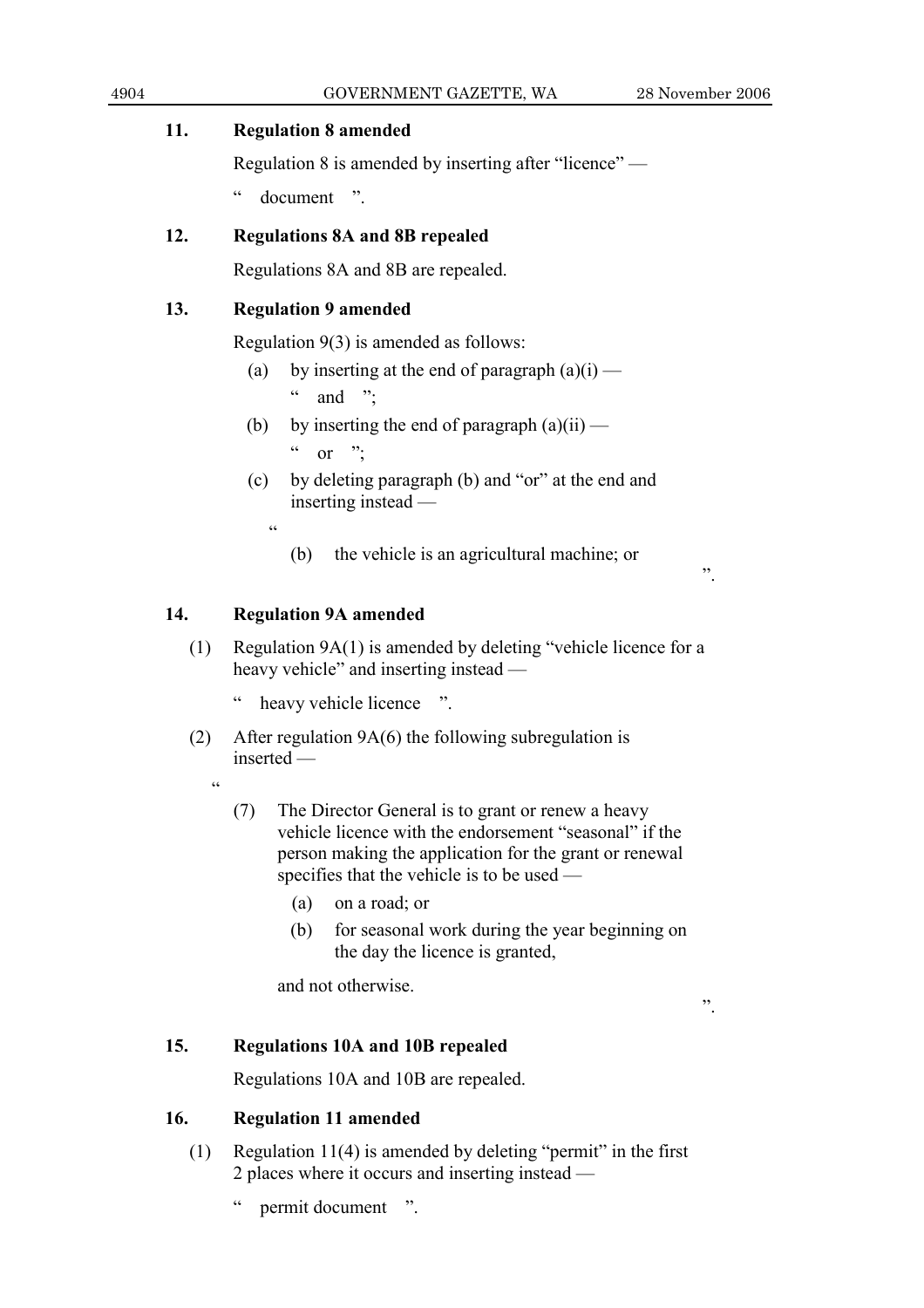.<br>44

- (2) Regulation 11(5) is amended by deleting "incorporating in the one document" and inserting instead —
	- " document incorporating ".
- (3) Regulation 11(6) is repealed and the following subregulations are inserted instead —
	- (6) An application under subregulation (2), must be accompanied by any relevant fee prescribed under the *Road Traffic (Charges and Fees) Regulations 2006*.
	- (7) Where the Director General is also required or requested to issue a policy of insurance under the *Motor Vehicle (Third Party Insurance) Act 1943*, an application under subregulation (2) must be accompanied by —
		- (a) if the permit is requested in respect of a period not exceeding 2 days —
			- (i) the appropriate premium for the policy of insurance as prescribed pursuant to that Act; and
			- (ii) the stamp duty payable on the policy of insurance under the *Stamp Act 1921* section  $96(2)$ ;

or

- (b) if the permit is requested in respect of a period of one or more months —
	- (i) the appropriate premium for the policy of insurance as prescribed pursuant to that Act; and
	- (ii) the stamp duty payable on the policy of insurance under the *Stamp Act 1921* section 96(2).

".

".

### **17. Regulation 14 amended**

 Regulation 14 is amended by deleting "the fee specified in item 9 of Schedule 2," and inserting instead —

"

 the relevant fee prescribed under the *Road Traffic (Charges and Fees) Regulations 2006*,

### **18. Regulation 16 amended**

Regulation 16(3) is amended by deleting "and issue".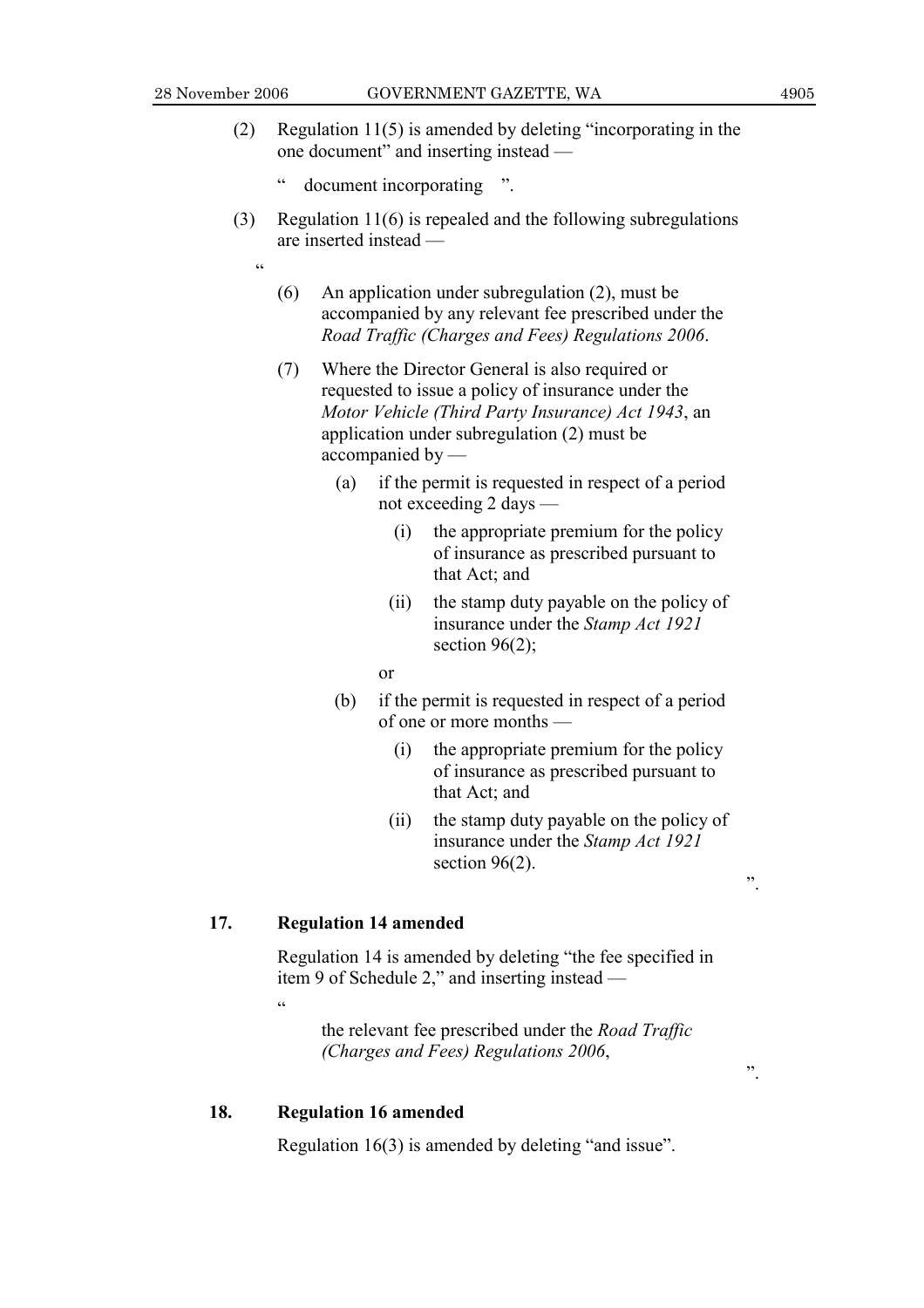".

".

### **19. Regulation 18 amended**

 Regulation 18(2) is amended by deleting "these regulations" and inserting instead —

" the *Road Traffic (Charges and Fees) Regulations 2006* ".

## **20. Part IIIA repealed**

 $\epsilon$ 

Part IIIA is repealed.

### **21. Regulation 22 amended**

- (1) Regulation 22(2), (2aa), (2b), (2ba), (2c), (2d) and (2e) are repealed.
- (2) Regulation 22(3) is repealed and the following subregulation is inserted instead —
	- (3) Despite any charges imposed under the *Road Traffic (Charges and Fees) Regulations 2006*, every identification tablet or number plate remains the property of the Director General and is to be returned to the Director General by a responsible person for, or other person in possession of, the vehicle —
		- (a) if the licence is cancelled or the licensee is disqualified, as soon as practicable after the cancellation or disqualification; or
		- (b) if the licence has expired
			- (i) in the case of a seasonal heavy vehicle licence, within one year of the expiry of the licence; and
			- (ii) in any other case, within 3 months of the expiry of the licence.
- (3) Regulation 22(6) is amended by deleting "the fee specified in item 16 of Schedule 2" and inserting instead —

 the relevant fee prescribed under the *Road Traffic (Charges and Fees) Regulations 2006*

 (4) Regulation 22(7) is amended by deleting the full stop after "omnibuses" and inserting instead —

.<br>..

 $\epsilon$ 

; and

 (c) heavy vehicles that are the subject of a seasonal heavy vehicle licence.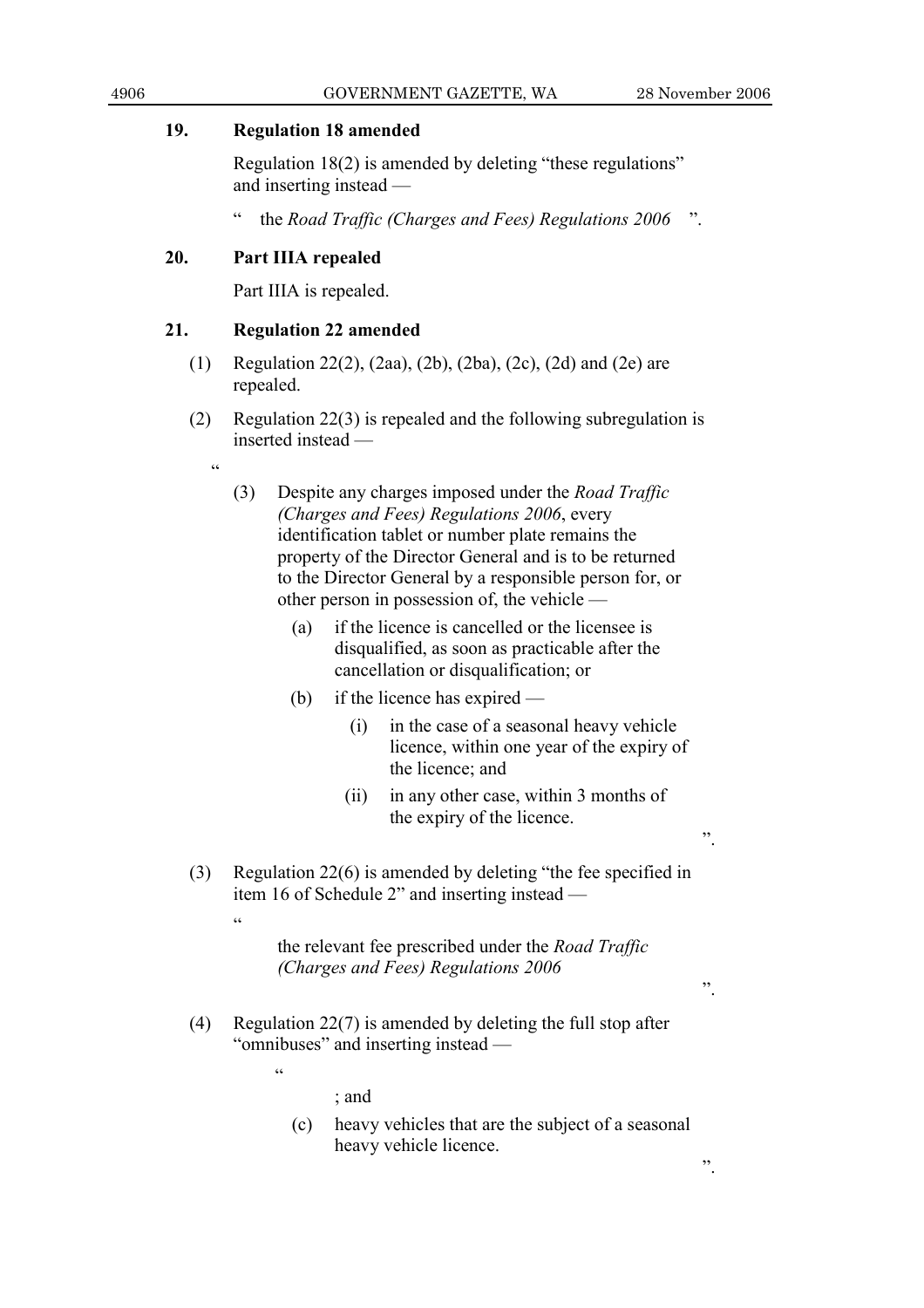$\cdot$ ";

";

### **22. Regulation 24 amended**

 (1) Regulation 24(6) is amended by deleting "the appropriate charge payable under regulation 22 for the issue of plates," and inserting instead —

> any fee payable for the issue of the plates under the *Road Traffic (Charges and Fees) Regulations 2006*,

### (2) Regulation 24(6a) is amended as follows:

 (a) by deleting "section 19(16) of the Act" and inserting instead —

 $\epsilon$ 

.<br>.<br>.

 the *Road Traffic (Charges and Fees) Regulations 2006* regulation 17

 (b) by deleting "charge" and inserting instead —  $\frac{1}{2}$  fee "

### **23. Regulation 25 amended**

Regulation 25(1) is amended as follows:

- (a) in paragraph (a) by deleting the comma after "jinker" and inserting instead —
	- $\epsilon$

 as defined in the *Road Traffic (Vehicle Standards) Regulations 2002*,

 (b) by inserting at the end of each of paragraphs (a), (b) and  $(d)(i)$  —  $\frac{1}{2}$  and "

### **24. Regulation 25A amended**

<u>،</u>

 Regulation 25A(5) is repealed and the following subregulations are inserted instead —

- (5) The purchaser of the right to display special plates must forward to the Director General —
	- (a) the original of the instrument of transfer of the right to display the special plates together with any relevant fee prescribed under the *Road Traffic (Charges and Fees) Regulations 2006*; and
	- (b) notification of the vehicle in respect of which the special plates are to be displayed.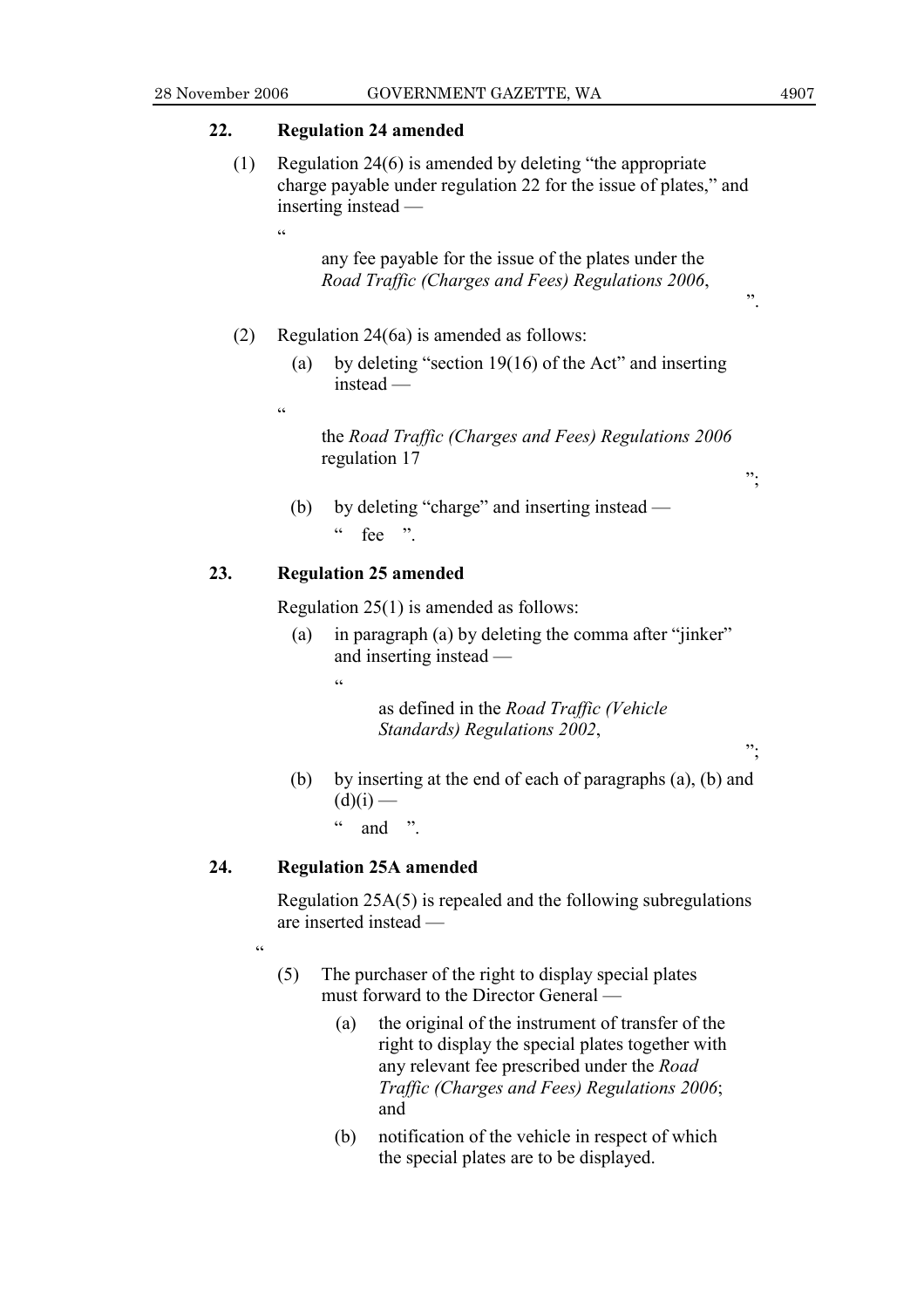- (6) The Director General must issue to the purchaser of the right to display the special plates —
	- (a) a certificate of ownership of the special plates; and
	- (b) in the case of special plates referred to in regulation 24(4a)(a), a miniature of the special plates; and
	- (c) subject to regulation 25B, the special plates.

### **25. Regulation 25B amended**

- (1) Regulation 25B(2) is repealed.
- (2) Regulation 25B(3) is amended as follows:
	- (a) by deleting "the fee referred to in subregulation (2)" and inserting instead
		- a relevant fee prescribed under the *Road Traffic (Charges and Fees) Regulations 2006*

";

 (b) by deleting "and charges" and inserting instead — " prescribed under those regulations that are ".

### **26. Regulation 26 amended**

.<br>cc

Regulation 26(3) is repealed.

### **27. Regulation 26A amended**

Regulation 26A(1) is repealed.

### **28. Regulation 26B repealed**

Regulation 26B is repealed.

### **29. Regulation 26D amended**

 Regulation 26D is amended in the definition of "plate fee" by deleting "the fee payable under regulation 26(3)" and inserting instead —

 $\epsilon$ 

 any fee prescribed under the *Road Traffic (Charges and Fees) Regulations 2006*

".

### **30. Regulation 32 amended**

Regulation 32(1) is amended as follows:

- (a) by inserting at the end of each of paragraphs  $(a)$ ,  $(b)(i)$ and  $(b)(iii)$  —
	- $\alpha$  and "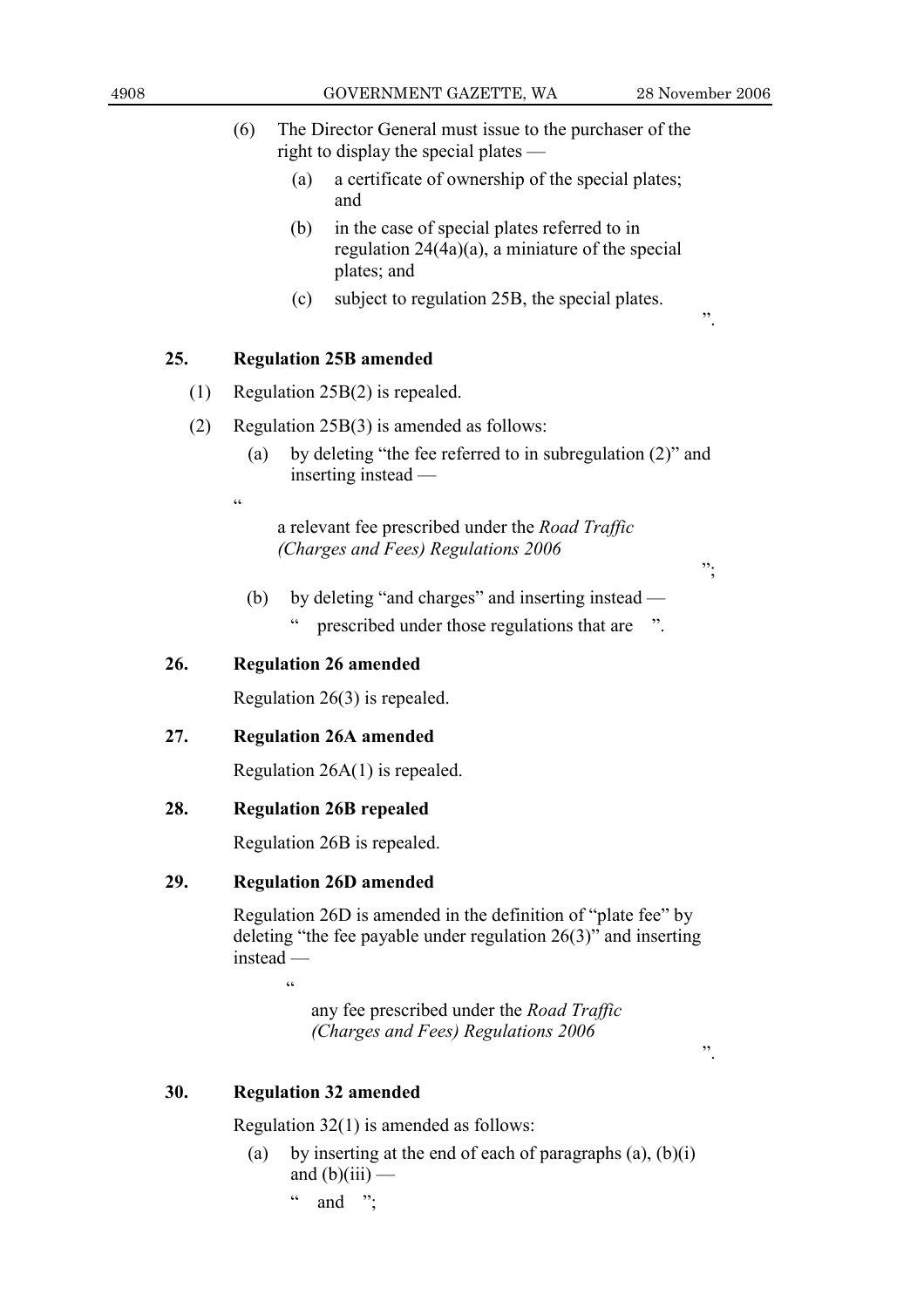(b) in paragraph (b)(i), by deleting "tractor" and inserting instead —  $\alpha$ 

> special purpose vehicle, except a towed special purpose vehicle

- (c) in paragraph  $(c)$ 
	- (i) by deleting "caravan of the trailer type" and inserting instead —
		- " towed special purpose vehicle ";
	- (ii) in subparagraph (i) by inserting after "front  $window"$  —

, if any,  $"$ .

### **31. Regulation 33 repealed**

Regulation 33 is repealed.

### **32. Regulations 38A and 38B repealed**

Regulations 38A and 38B are repealed.

### **33. Schedule 2 repealed**

Schedule 2 is repealed.

### **34. Schedule 3 amended**

.<br>د د

- (1) Schedule 3 clause 1(1) is amended by deleting "converter dolly trailer" and inserting instead
	- converter dolly ".
- (2) Schedule 3 clause 1(3) is amended by deleting the definition of "motor wagon derivative" and inserting instead —
	- **"goods vehicle derivative"** means a self-propelled special purpose vehicle in which the forward part of the body form and the greater part of the mechanical equipment are the same as in a goods vehicle;
- (3) Schedule 3 is amended by deleting the Table heading "Motor car and omnibus (not articulated)" and inserting instead —
	- " **Car or bus (not articulated)** ".
- (4) Schedule 3 is amended by deleting the Table heading "Motor car and omnibus (articulated)" and inserting instead —

" **Car or bus (articulated)** ".

- (5) Schedule 3 is amended by deleting the Table heading "Motor wagon caravan (motor propelled) or tow truck" and inserting instead —
	- " **Goods vehicle or motor home** ".

";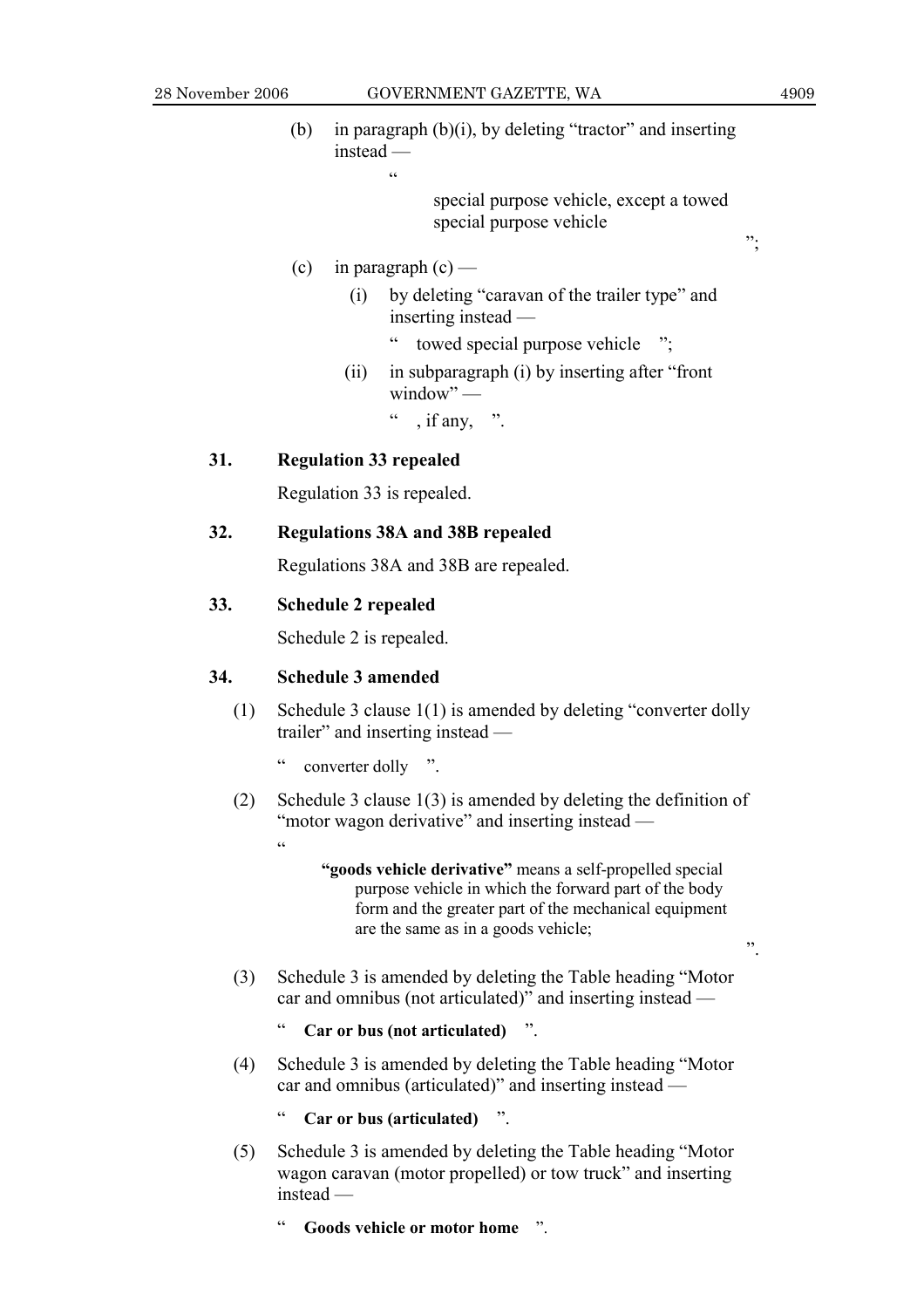(6) Schedule 3 is amended by deleting the Table heading "Tractor (prime mover type)" and inserting instead —

```
Prime mover "
```
 (7) Schedule 3 is amended by deleting the Table heading "Semi-trailer, converter dolly trailer or trailer, other than a plant trailer" and inserting instead —

```
 " Trailer, not being a towed special purpose vehicle ".
```
 (8) Schedule 3 is amended by deleting the Table heading "Caravan (trailer type), plant trailer, tractor (not prime mover type), tractor plant, forklift truck, tow motor, mobile crane" and inserting instead —

```
 " Special purpose vehicle ".
```
 (9) Schedule 3 is amended in the Table heading "Other than motor wagon derivative or trailer derivative" by deleting "motor wagon" and inserting instead —

" *goods vehicle* ".

 (10) Schedule 3 is amended in the Table heading "Motor wagon derivative or trailer derivative not exceeding maximum permissible axle mass loading" by deleting "Motor wagon" and inserting instead —

" *Goods vehicle* ".

 (11) Schedule 3 is amended in the Table heading "Motor wagon derivative or trailer derivative exceeding maximum permissible axle mass loading" by deleting "Motor wagon" and inserting instead —

" *Goods vehicle* ".

## **35. Various references to "***(Licensing)***" changed to "***(Vehicle Licensing)***"**

 The regulations are amended by deleting "*(Licensing)*" in each place where it occurs that is mentioned in the Table to this regulation and inserting instead —

" *(Vehicle Licensing)* ".

 **Table** 

r. 1 Sch. 1 Form 6

Sch. 1 Form 5

## **36. Various references to "issue" changed to "grant"**

 (1) The regulations are amended by deleting "issue" in each place where it occurs that is mentioned in the Table to this subregulation and inserting instead —

grant ".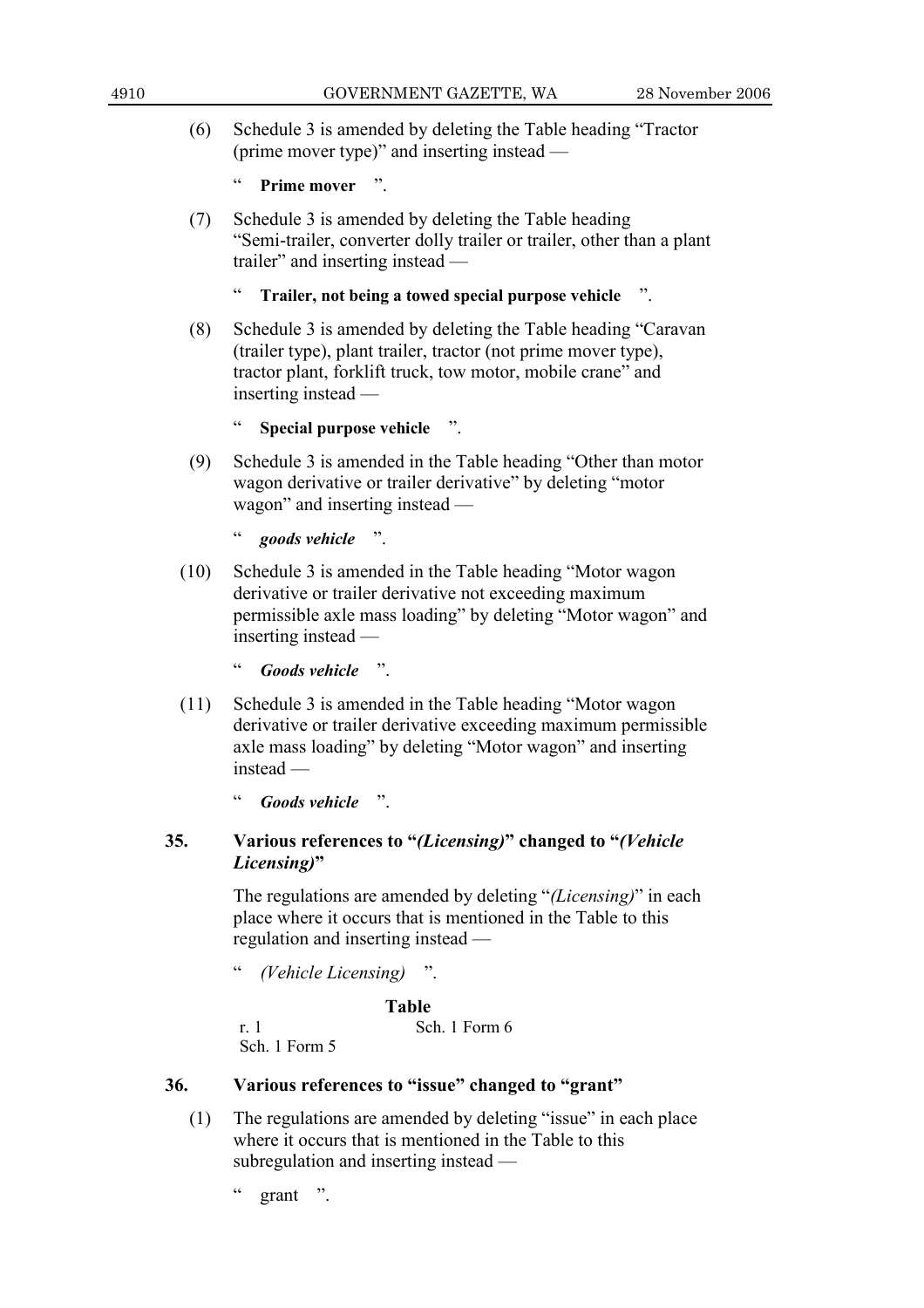### **Table**

|                      | .                    |
|----------------------|----------------------|
| r. $3D(1)$           | r. $4(2)$ (2 places) |
| r. $3D(2)$           | r. 5                 |
| r. 3E                | r. $9(5)$            |
| r. $4(1)$ (2 places) |                      |

 (2) The regulations are amended by deleting "issued" in each place where it occurs that is mentioned in the Table to this subregulation and inserting instead —

| $\epsilon$<br>$\ddot{\phantom{0}}$<br>granted |                             |
|-----------------------------------------------|-----------------------------|
|                                               | <b>Table</b>                |
| r. $11(8)$                                    | r. 18(4) (first 2 places)   |
| r 13                                          | r. 24 $(6a)$ (second place) |
| r. $16(2)(d)(iii)$                            | r. $30(1)$                  |
| r. $18(3)$                                    |                             |

By Command of the Governor,

M. C. WAUCHOPE, Clerk of the Executive Council.

**TR307\*** 

Road Traffic Act 1974

———————————

## **Road Traffic (Infringements) Amendment Regulations (No. 2) 2006**

Made by the Governor in Executive Council.

### **1. Citation**

 These regulations are the *Road Traffic (Infringements) Amendment Regulations (No. 2) 2006*.

### **2. Commencement**

 These regulations come into operation on the day on which the *Road Traffic Amendment (Vehicle Licensing) Act 2001* comes into operation.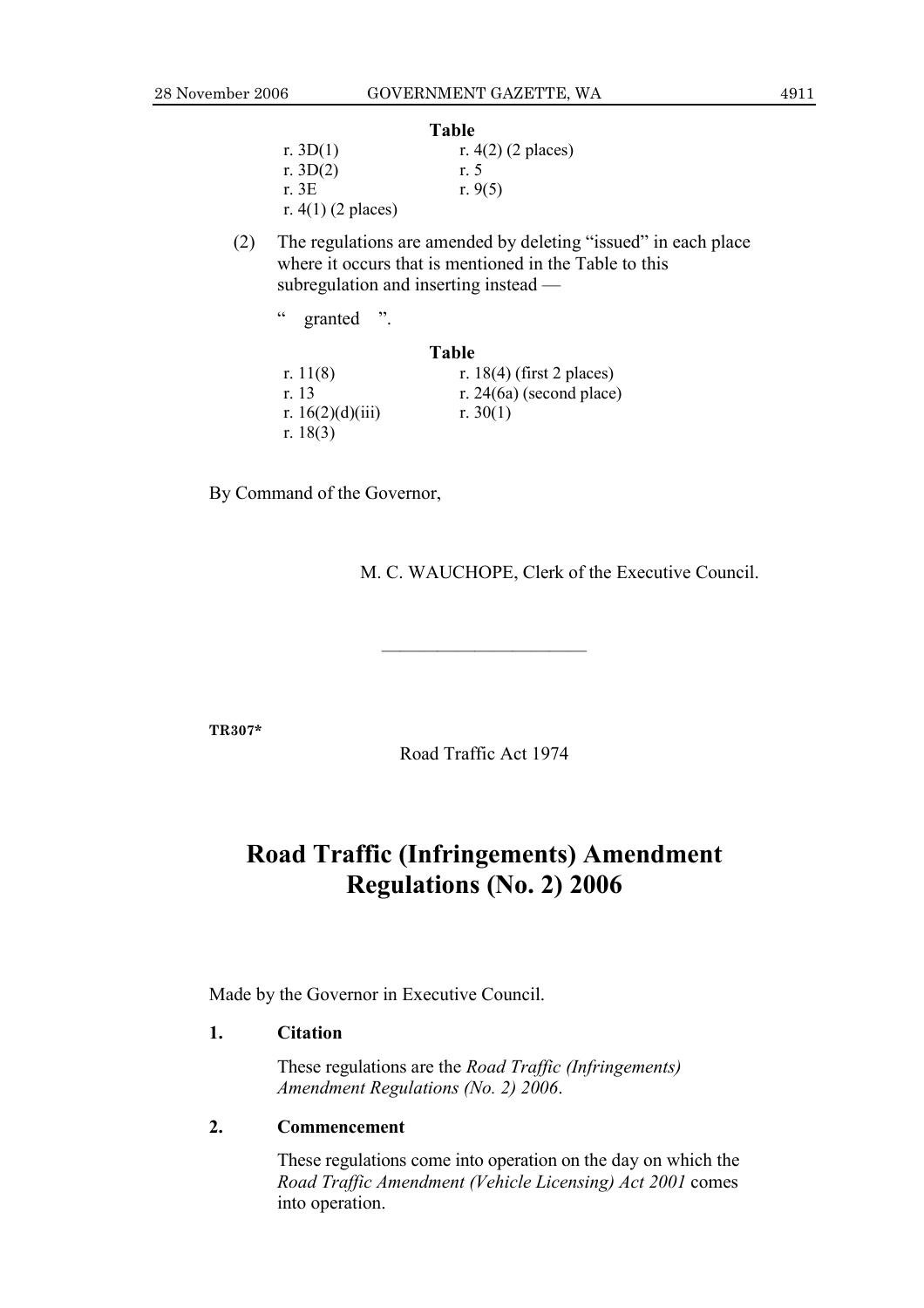### **3. The regulations amended**

 The amendments in these regulations are to the *Road Traffic (Infringements) Regulations 1975*\*.

[\* *Reprint 5 as at 18 August 2006*.]

## **4. First Schedule amended**

 The First Schedule item 107 is amended by deleting "issued" and inserting instead —

" granted ".

By Command of the Governor,

M. C. WAUCHOPE, Clerk of the Executive Council.

**TR308\*** 

Road Traffic Act 1974

———————————

## **Road Traffic (Events on Roads) Amendment Regulations 2006**

Made by the Governor in Executive Council.

## **1. Citation**

 These regulations are the *Road Traffic (Events on Roads) Amendment Regulations 2006*.

## **2. Commencement**

 These regulations come into operation on the day on which the *Road Traffic Amendment (Vehicle Licensing) Act 2001* comes into operation.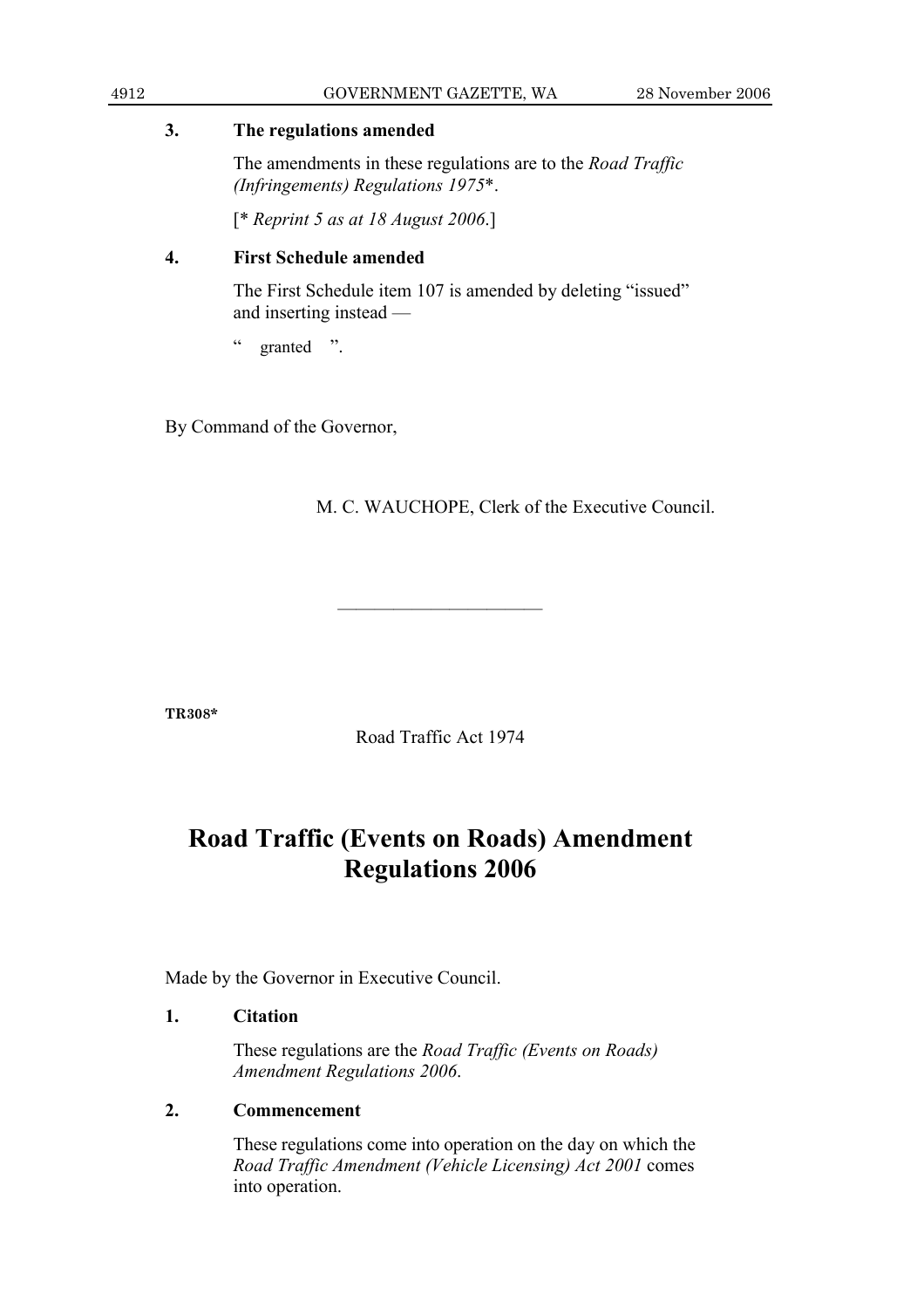### **3. The regulations amended**

 The amendments in these regulations are to the *Road Traffic (Events on Roads) Regulations 1991*\*.

 [\* *Reprinted as at 1 February 2002. For amendments to 1 November 2006 see Western Australian Legislation Information Tables for 2005, Table 4, and Gazette 23 June 2006*.]

### **4. Regulation 3 amended**

Regulation 3(3) is repealed.

"

### **5. Regulation 6 amended**

Regulation  $6(2)(c)(i)$  is amended by deleting "as set out in Schedule 2;" and inserting instead —

> as prescribed in the *Road Traffic (Charges and Fees) Regulations 2006*;

### **6. Schedule 2 repealed**

Schedule 2 is repealed.

By Command of the Governor,

M. C. WAUCHOPE, Clerk of the Executive Council.

**TR309\*** 

Road Traffic Act 1974

———————————

## **Road Traffic (Drivers' Licences) Amendment Regulations 2006**

Made by the Governor in Executive Council.

**1. Citation** 

 These regulations are the *Road Traffic (Drivers' Licences) Amendment Regulations 2006*.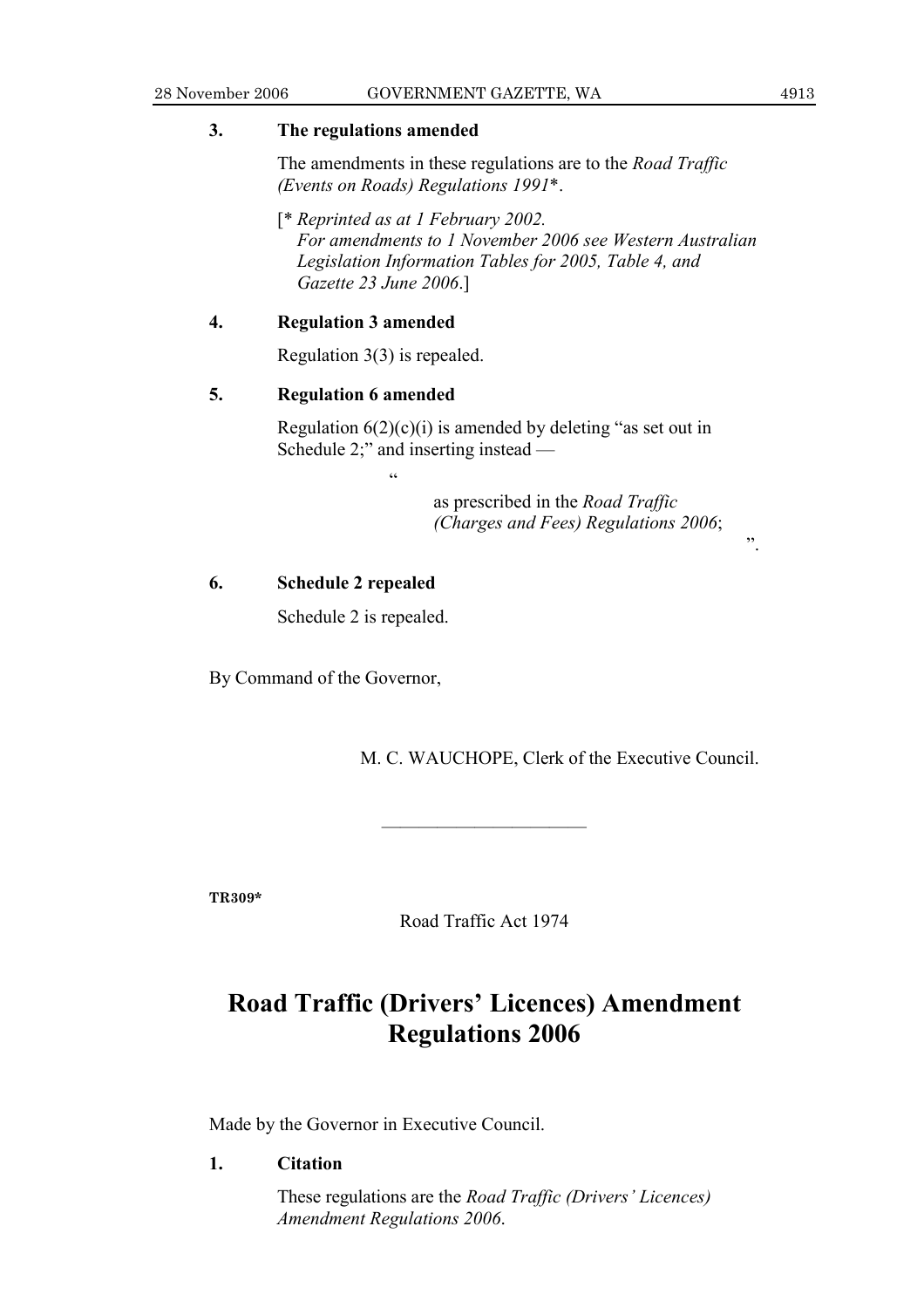### **2. Commencement**

- (1) These regulations, other than regulation 5, come into operation on the day on which the Road Traffic Amendment (Vehicle Licensing) Act 2001 comes into operation.
- (2) Regulation 5 comes into operation on 1 January 2007.

### **3. The regulations amended**

 The amendments in these regulations are to the *Road Traffic (Drivers' Licences) Regulations 1975*\*.

 [\* *Reprinted as at 18 March 2005*.  *For amendments to 1 November 2006 see Western Australian Legislation Information Tables for 2005, Table 4, and Gazette 26 May 2006*.]

### **4. Regulation 2 amended**

 Regulation 2(1) is amended by deleting the definitions of "motor carrier" and "motor cycle" and inserting instead —

"

**"motor carrier"** means —

- (a) a motor vehicle that
	- (i) is designed to travel on 3 wheels; and
	- (ii) has an unladen mass of not more than 1 016 kg; and
	- (iii) is designed with a significant portion of its steering mechanism and other controls similar to those of a motor cycle;
		- or
- (b) a motorised wheelchair other than a motorised wheelchair that is designed so as not to be capable of a speed exceeding 10 km/h;
- **"motor cycle"** has the meaning given to that term in the *Road Traffic (Licensing) Regulations 1975* regulation  $3(1)$ ;

## **5. Regulation 4E amended**

 Regulation 4E(2) is amended by deleting "in a form approved by the Director General" and inserting instead —

obtained from the Director General, ".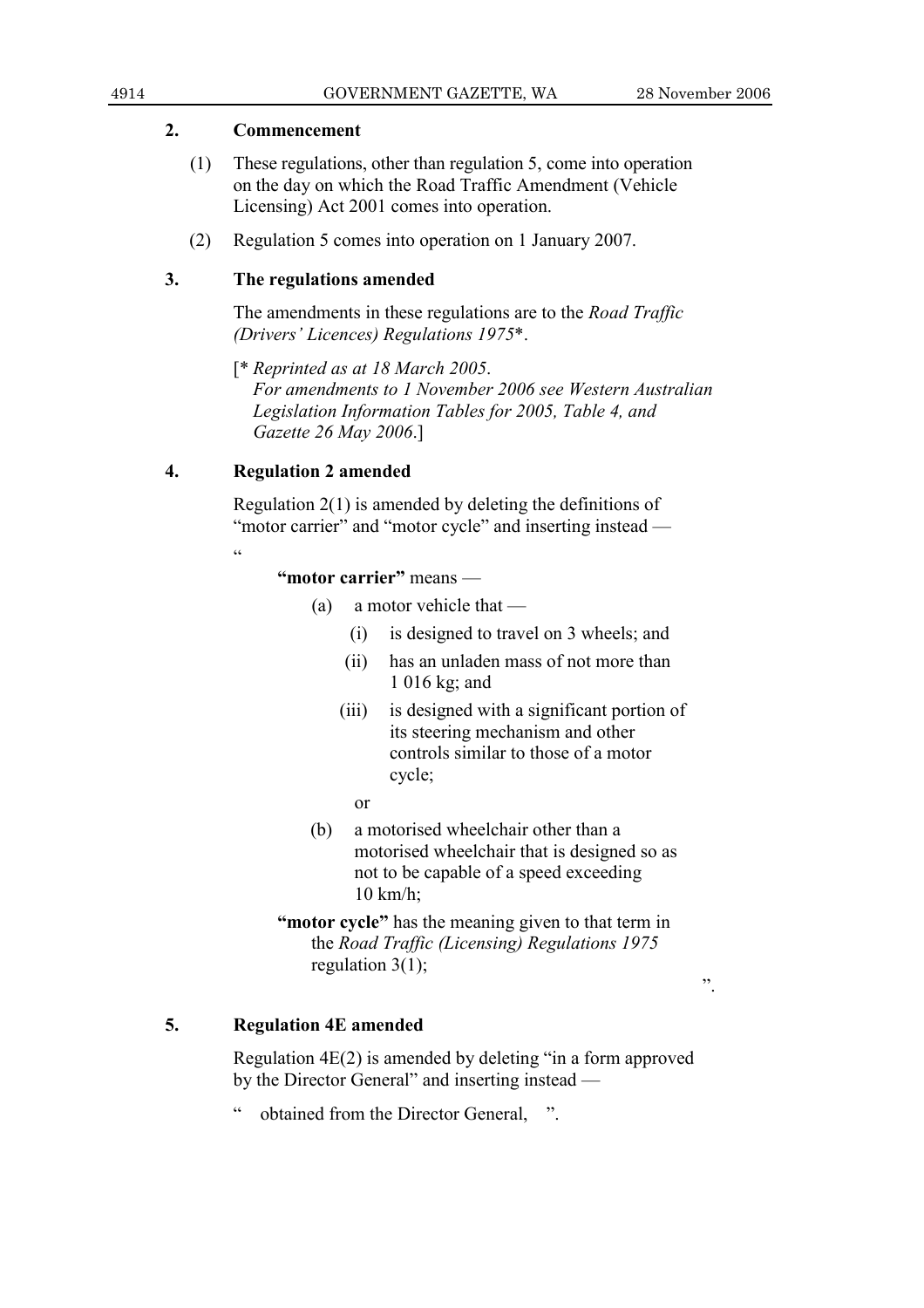### **6. Regulation 5 amended**

 Regulation 5(4) is amended by deleting "the relevant fee prescribed in Schedule 11 item 5," and inserting instead —  $\overline{a}$ 

 the relevant fee prescribed under the *Road Traffic (Charges and Fees) Regulations 2006*,

### **7. Regulation 9 amended**

"

 Regulation 9 is amended by deleting "thereof, on payment of a duplicate licence fee of \$12.10." and inserting instead —

 of the licence on payment of the relevant fee prescribed under the *Road Traffic (Charges and Fees) Regulations 2006*.

### **8. Regulation 9AA repealed**

Regulation 9AA is repealed.

### **9. Regulation 9A amended**

 $\epsilon$ 

 Regulation 9A(c) is amended by deleting "a fee of \$12.10;" and inserting instead —

> the relevant fee prescribed under the *Road Traffic (Charges and Fees) Regulations 2006*;

### **10. Regulation 14A repealed**

Regulation 14A is repealed.

### **11. Regulation 14B amended**

 (1) Regulation 14B(2) is amended by deleting "fee prescribed in Schedule 11 item  $1(a)$  or 2" and inserting instead —

> relevant fee prescribed in the *Road Traffic (Charges and Fees) Regulations 2006*

 (2) Regulation 14B(5) is amended by deleting "fee prescribed by Schedule 11 item 2" and inserting instead —

 $\ddot{\epsilon}$ 

.<br>.<br>.

 relevant fee prescribed in the *Road Traffic (Charges and Fees) Regulations 2006*

".

".

".

".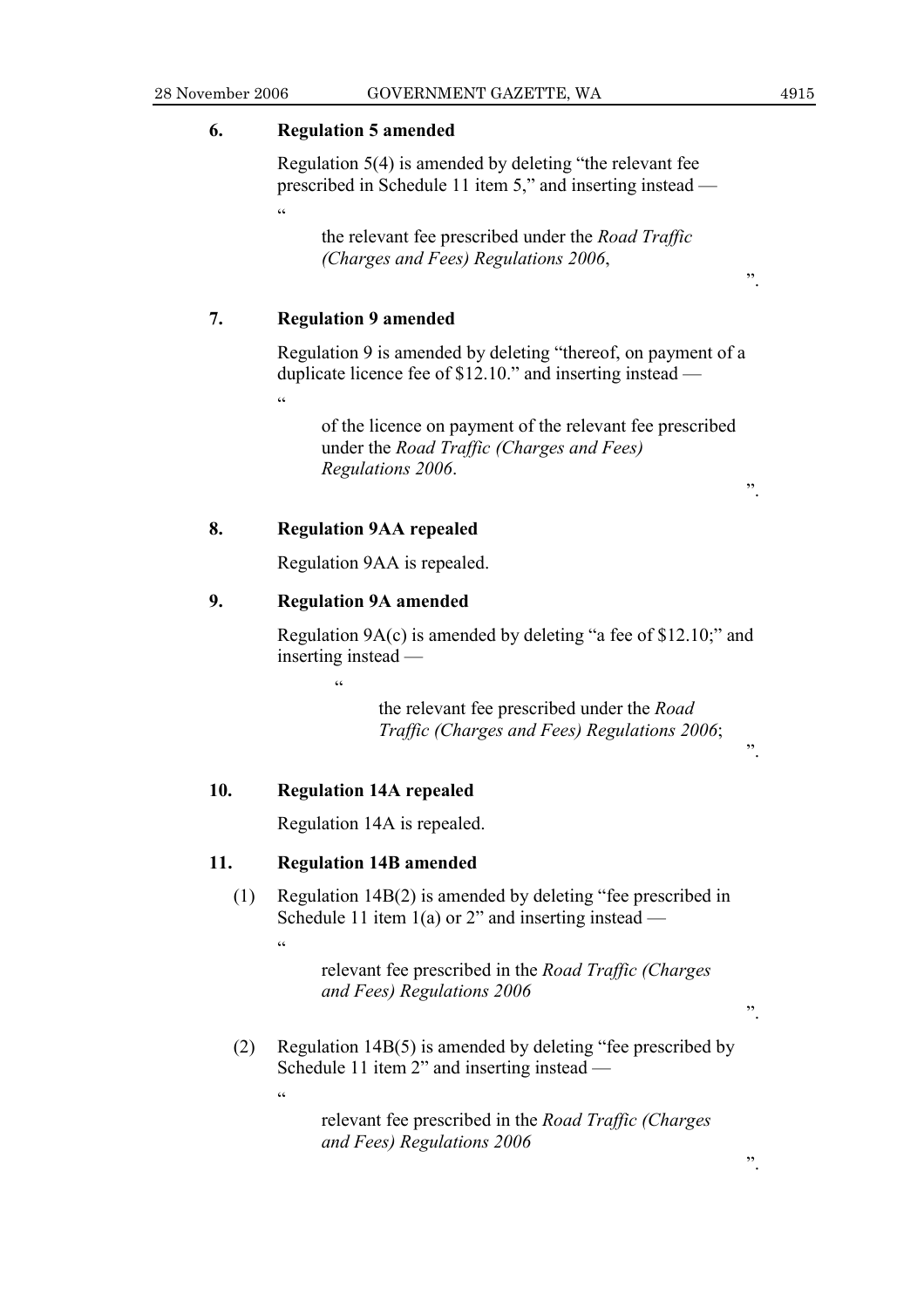### **12. Regulations 15 to 15D repealed**

Regulations 15, 15A, 15B, 15C and 15D are repealed.

## **13. Schedule 8 amended**

 Schedule 8 is amended by deleting "Issued in:" and inserting instead —

" **Granted in:** ".

### **14. Schedule 11 repealed**

Schedule 11 is repealed.

### **15. Various references to "issue" changed to "grant"**

 (1) Regulation 4B(2) is amended by deleting "issuing" and inserting instead —

" granting ".

- (2) The regulations are amended by deleting "issue" in each place where it occurs that is mentioned in the Table to this subregulation and inserting instead —
	- $\degree$  grant ".

### **Table**

r. 8A Sch. 8 (second place)

- (3) The regulations are amended by deleting "issued" in each place where it occurs that is mentioned in the Table to this subregulation and inserting instead —
	- " granted ".

### **Table**

r.  $5A(1)$  (first place) r.  $12C(2)$ r.  $5A(1)(b)$  r.  $13(1)$ r.  $5A(2)$  Sch. 8 (3 places) r. 5A(3)

### **16. Various references to "licence" changed to "licence document"**

 The regulations are amended by deleting "licence" in each place where it occurs that is mentioned in the Table to this regulation and inserting instead —

" licence document ".

### **Table**

r. 6 r. 9A (first, third, fourth and fifth places) r. 9 (first place)

By Command of the Governor,

M. C. WAUCHOPE, Clerk of the Executive Council.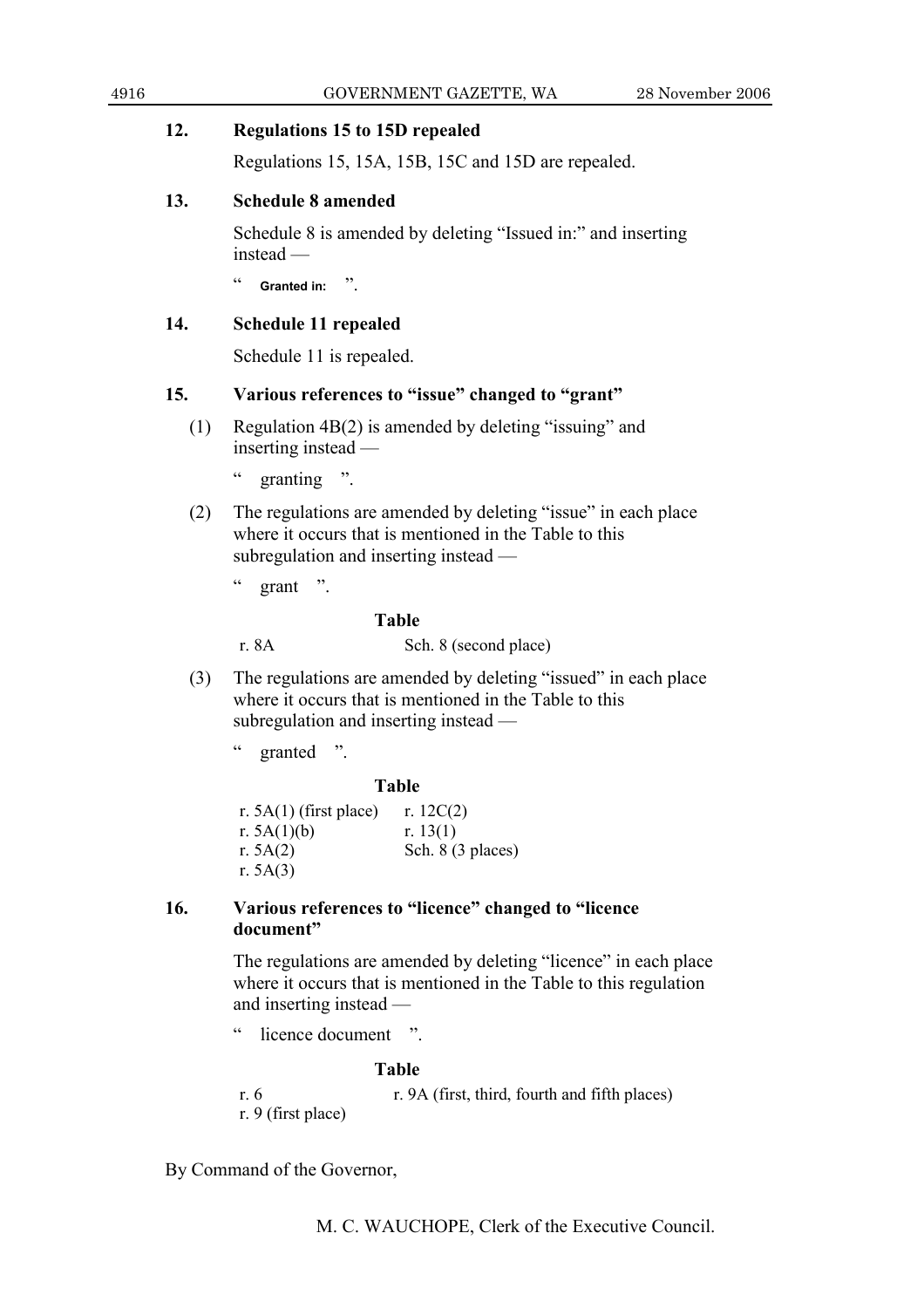**TR310\*** 

Road Traffic Act 1974

## **Road Traffic (Towed Agricultural Implements) Amendment Regulations (No. 2) 2006**

Made by the Governor in Executive Council.

### **1. Citation**

 These regulations are the *Road Traffic (Towed Agricultural Implements) Amendment Regulations (No. 2) 2006*.

### **2. Commencement**

 These regulations come into operation on the day on which the *Road Traffic Amendment (Vehicle Licensing) Act 2001* comes into operation.

### **3. The regulations amended**

 The amendments in these regulations are to the *Road Traffic (Towed Agricultural Implements) Regulations 1995*\*.

 [\* *Reprint 1 as at 9 May 2003. For amendments to 1 November 2006 see Western Australian Legislation Information Tables for 2005, Table 4, and Gazette 24 February and 31 March 2006*.]

### **4. Regulation 16 amended**

.<br>"

 Regulation 16(2) is amended by inserting in the appropriate alphabetical position —

———————————

**"agricultural machine"** has the meaning given to that term in the *Road Traffic (Vehicle Standards) Regulations 2002*;

By Command of the Governor,

M. C. WAUCHOPE, Clerk of the Executive Council.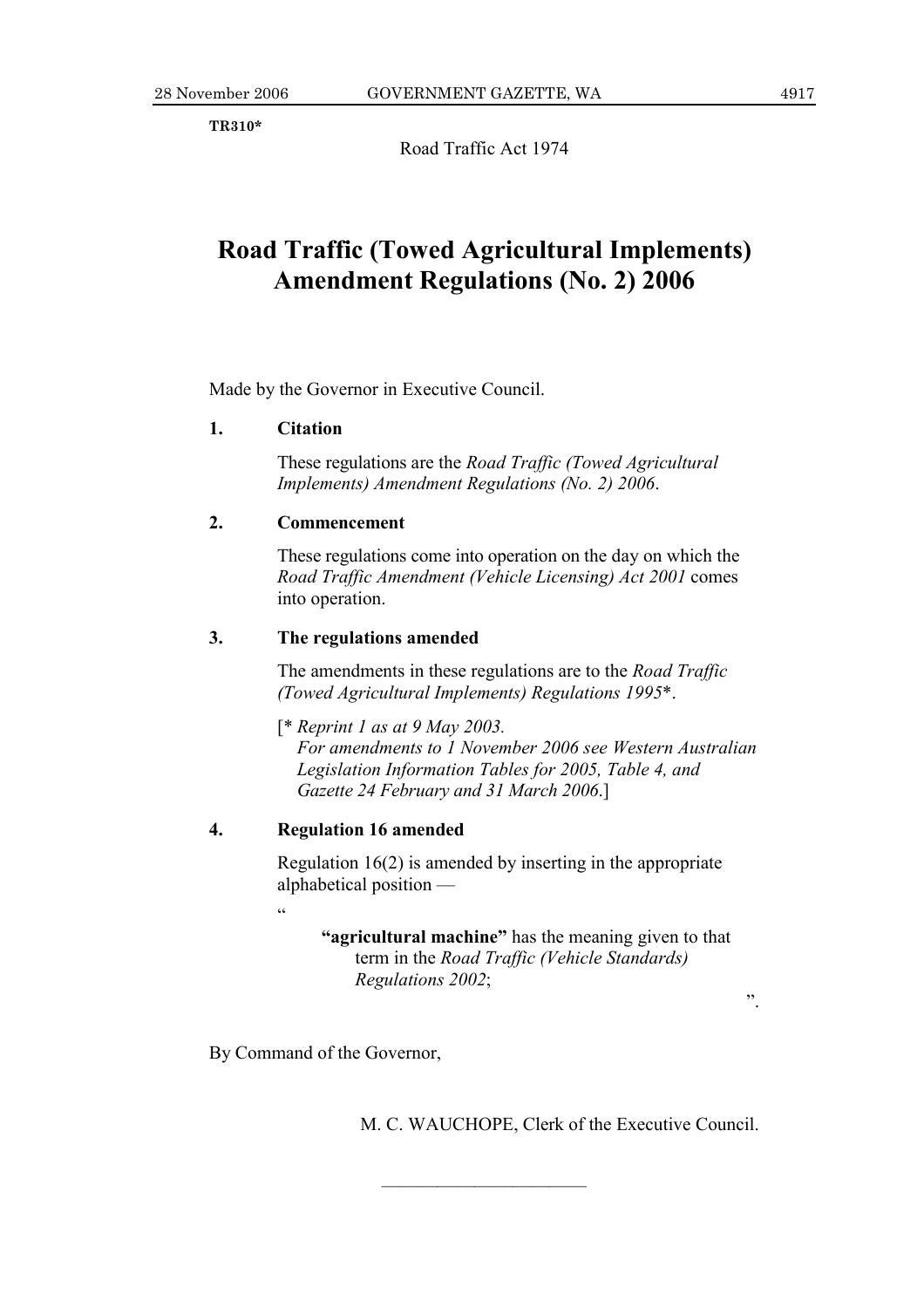# **— PART 2 —**

## **AGRICULTURE**

**AG401\*** 

### **CHICKEN MEAT INDUSTRY ACT 1977**

APPOINTMENT

Department of Agriculture and Food, SOUTH PERTH WA 6151.

Agric. 1152/86 V4

I, Kim Chance, Minister for Agriculture and Food, being the Minister charged with the administration of the *Chicken Meat Industry Act 1977*, acting in accordance with Section 7 of the said Act, appoint Mr Tom Dean as a member of the Chicken Meat Industry Committee for a term of office to expire on 31 October 2007.

———————————

KIM CHANCE MLC, Minister for Agriculture and Food.

**AG402\*** 

### **BEEKEEPERS ACT 1963 STOCK (IDENTIFICATION AND MOVEMENT) ACT 1970 STOCK DISEASES (REGULATIONS) ACT 1968**  APPOINTMENTS

Department of Agriculture and Food, SOUTH PERTH WA 6151.

The Governor is pleased to appoint the following as Inspectors pursuant to— Section 5 of the *Beekeepers Act 1963—* Travis Shannon Ranieri Francis Martin O'Donnell Chad William Richards Linda Weissenberger Section 37 of the *Stock (Identification and Movement) Act 1970—* Chad William Richards Linda Weissenberger Section 8 (1) of the *Stock Diseases (Regulations) Act 1968—* Daniel Clifton-Parks Linda Weissenberger Chad David Reynolds

KIM CHANCE MLC, Minister for Agriculture and Food.

## **CONSUMER AND EMPLOYMENT PROTECTION**

### **CE402\***

### **COMPANIES (CO-OPERATIVE) ACT 1943**

Section 403

### REGISTRATION OF AUDITORS

Notice is hereby given that the following person is registered as qualified to act as an auditor pursuant to s402 of the Act with effect from 24 November 2006—

Ian John Conway

PATRICK WALKER, Commissioner for Fair Trading.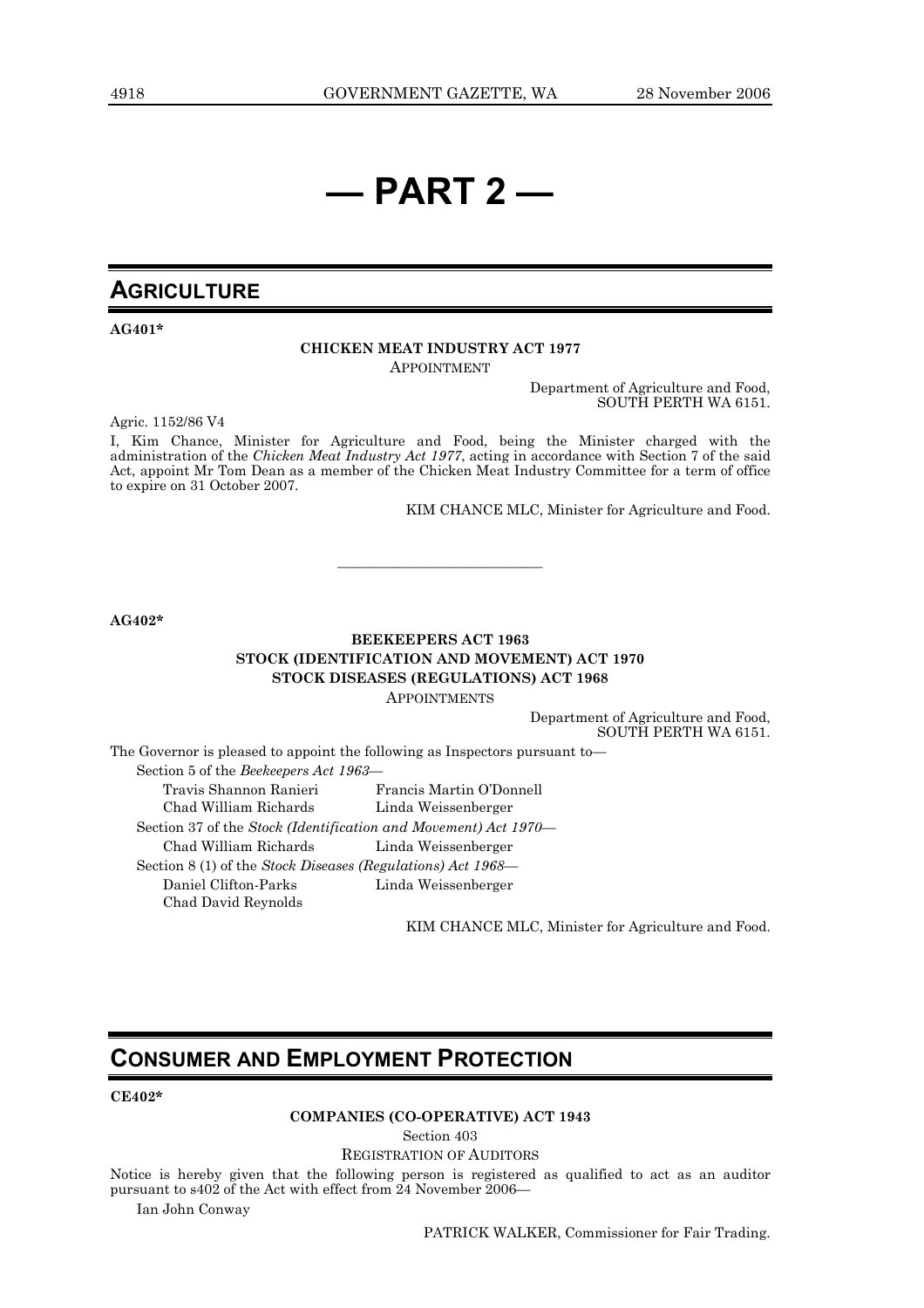### **CE401\***

### **ASSOCIATIONS INCORPORATION ACT 1987**

#### Section 35(4)

### REINSTATED ASSOCIATIONS

BURRUP SOCIAL AND SPORTING CLUB INC—A0821538Z

CHRISTIAN COUNSELLORS' ASSOCIATION (WESTERN AUSTRALIA) INCORPORATED— A1006901T

ELEANOR HARVEY NURSES SOCIETY (INCORPORATED)—A0410009N

NICKOL BAY HOCKEY ASSOCIATION INC—A0821263G

RAINBOW COAST COMMERCIAL HORTICULTURALISTS (INCORPORATED)—A1002974S

Notice is hereby given that the incorporation of the above-named associations has been re-instated as from the date of this notice.

Dated: 28 November 2006.

PATRICK WALKER, Commissioner for Consumer Protection.

## **ENERGY**

**EN401\*** 

### **ELECTRICITY INDUSTRY ACT 2004**

### **ELECTRICITY INDUSTRY (WHOLESALE ELECTRICITY MARKET) REGULATIONS 2004**

WHOLESALE ELECTRICITY MARKET RULES

Amending Rules No. 2 (November 2006)

I, Francis Logan, Minister for Energy for the State of Western Australia, under regulation 6(2) of the Electricity Industry (Wholesale Electricity Market) Regulations 2004 hereby make the amending rules contained in this document.

————

These amending rules are to commence at 8:00am (WST) on 1 December 2006.

FRANCIS LOGAN MLA, Minister for Energy.

Dated at Perth this 21st day of November 2006.

### **1. Market Rule 1.4.3 added**

(1) A new Rule 1.4.3 to be added as follows—

 1.4.3 The Wholesale Electricity Market will operate on Western Standard Time (= Coordinated Universal Time (UTC) + 8 hours). At all times, the times and time limits mentioned in these Market Rules refer to Western Standard Time.

### **EN402\***

### **ELECTRICITY INDUSTRY ACT 2004 ELECTRICITY INDUSTRY (WHOLESALE ELECTRICITY MARKET) REGULATIONS 2004**

———————————

WHOLESALE ELECTRICITY MARKET RULES

Amending Rules No. 1 (November 2006)

I, Francis Logan, Minister for Energy for the State of Western Australia, under regulation 6(2) of the *Electricity Industry (Wholesale Electricity Market) Regulations 2004* hereby make the amending rules contained in this document.

————

These amending rules are to commence at 8:00am (WST) on 1 December 2006.

FRANCIS LOGAN MLA, Minister for Energy.

Dated at Perth this 20th day of November 2006.

### **1. Market Rule 4.26.1 amended**

(1) Deleting the existing clause 4.26.1, and replacing it with the following—

 4.26.1 If a Market Participant holding Capacity Credits fails to comply with its Reserve Capacity Obligations applicable to any given Trading Interval then the Market Participant must pay a refund to the IMO calculated in accordance with the following provisions.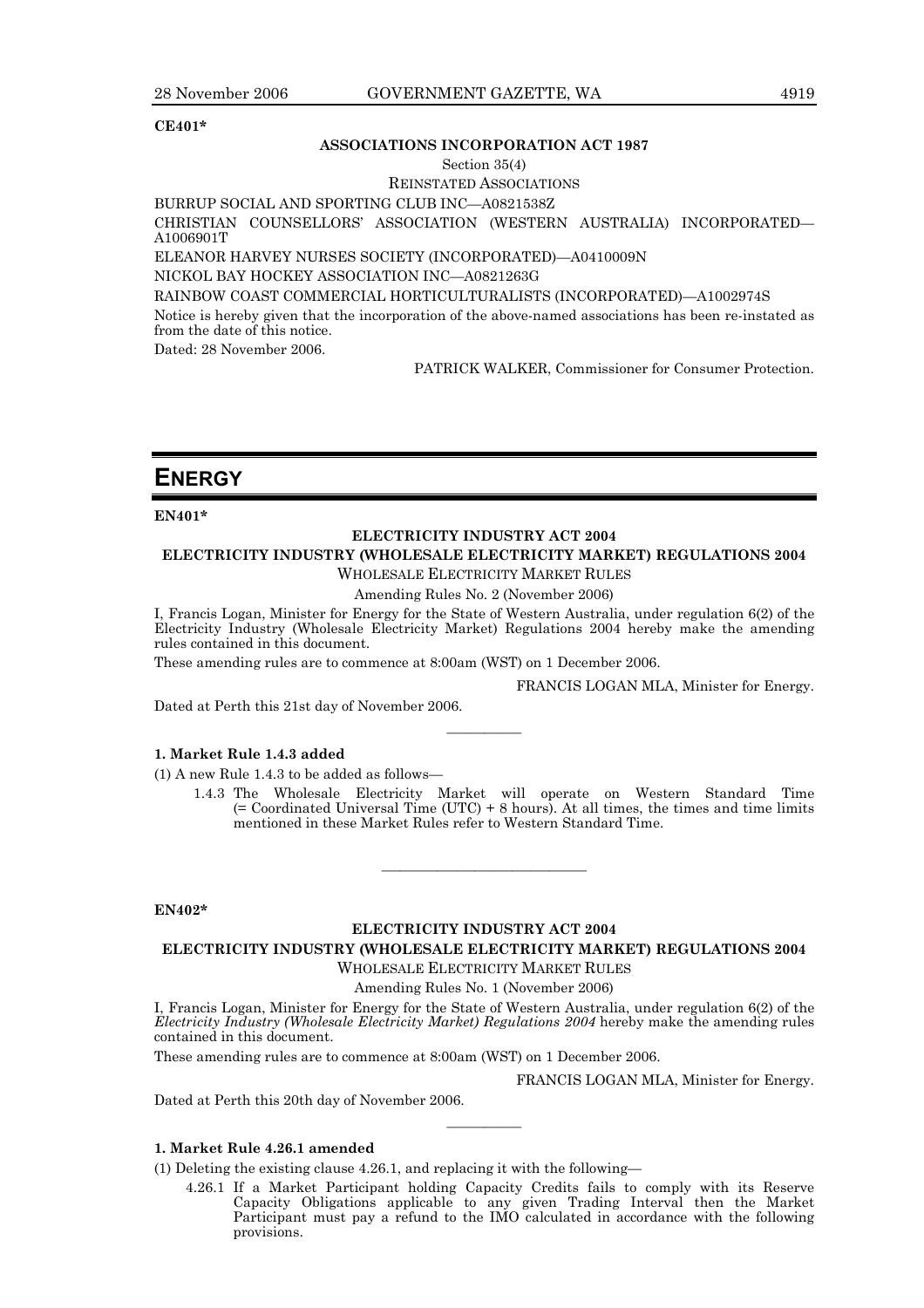| <b>Season</b>                                                                                   | Cold                                                                                                                                                                                                                                                                                                                                                                                                                                                                           | Intermediate               | Hot                      |
|-------------------------------------------------------------------------------------------------|--------------------------------------------------------------------------------------------------------------------------------------------------------------------------------------------------------------------------------------------------------------------------------------------------------------------------------------------------------------------------------------------------------------------------------------------------------------------------------|----------------------------|--------------------------|
| Dates                                                                                           | 1 April to<br>1 October                                                                                                                                                                                                                                                                                                                                                                                                                                                        | 1 October to<br>1 December | 1 December to<br>1 April |
| Off-Peak Trading Interval Rate<br>(\$ per MW shortfall per Trading interval)                    | $2 \times Y$                                                                                                                                                                                                                                                                                                                                                                                                                                                                   | $2 \times Y$               | $2 \times Y$             |
| Peak Trading Interval Rate<br>(\$ per MW shortfall per Trading interval)                        | $8 \times Y$                                                                                                                                                                                                                                                                                                                                                                                                                                                                   | $8 \times Y$               | $8 \times Y$             |
| Maximum Daily Rate<br>(\$ per average MW shortfall per Trading)<br>Interval over a Trading Day) | $5 \times Y$                                                                                                                                                                                                                                                                                                                                                                                                                                                                   | $5 \times Y$               | $5 \times Y$             |
| Maximum Seasonal Rate<br>(\$ per average MW shortfall per Trading)<br>Interval over a Season)   | $0.6 \times Y$                                                                                                                                                                                                                                                                                                                                                                                                                                                                 | $0.6 \times Y$             | $1.8 \times Y$           |
| Maximum Refund                                                                                  | The total value of the Capacity Credit payments paid<br>or to be paid under these Market Rules to the<br>relevant Market Participant for the 12 Trading<br>Months commencing at the start of the Trading Day<br>of the previous 1 October assuming the IMO acquires<br>all of the Capacity Credits held by the Market<br>Participant and the cost of each Capacity Credit so<br>acquired is determined in accordance with clause<br>$4.28.2(b)$ , (c) and (d) (as applicable). |                            |                          |

### **REFUND TABLE**

Where—

For an Intermittent Facility that has been commissioned: Y equals 0

For all other facilities, including Intermittent Facilities that have not been commissioned: Y equals the greater of the Reserve Capacity Price and 85% of the Maximum Reserve Capacity Price for the relevant Reserve Capacity Auction expressed as a \$ per MW per Trading Interval figure.

### **2. Market Rule 4.26.3 amended**

(1) Deleting the existing clause 4.26.3, and replacing it with the following—

- 4.26.3 For each Market Participant holding Capacity Credits, the IMO must determine the amount of the refund ("**Capacity Cost Refund**") to be applied for Trading Month m in respect of a Capacity Shortfall as defined in clauses 4.26.2 during that Trading Month. The Capacity Cost Refund is the lesser of—
	- (a) the Maximum Refund determined in accordance with the Refund Table, less all Capacity Cost Refunds applicable to the Market Participant in previous Trading Months falling in the same Capacity Year as Trading Month m; and
	- (b) the Maximum Seasonal Rate determined in accordance with the Refund Table, multiplied by the average Trading Interval Capacity Shortfall calculated over the Season within which Trading Month m falls, less the sum of the Capacity Cost Refunds applicable to the Market Participant in previous Trading Months which fall in the same Season; and
	- (c) the sum of the relevant amounts for Trading Month m, where a relevant amount is calculated for each Trading Day d in Trading Month m and is equal to the lesser of
		- i. the Maximum Daily Rate determined in accordance with the Refund Table for Trading Day d multiplied by the sum over all Trading Intervals t in Trading Day d of the Capacity Shortfall in Trading Interval t; and
		- ii. the sum over all Trading Intervals t in Trading Day d of the product of—
			- 1. the Off-Peak Trading Interval Rate or Peak Trading Interval Rate determined in accordance with the Refund Table applicable to Trading Interval t; and
			- 2. the Capacity Shortfall in Trading Interval t.

## **ENVIRONMENT**

**EV401\*** 

### **CONTAMINATED SITES ACT 2003**

(Section 91) DELEGATION (NO. 1)

This delegation is made under section 91 of the *Contaminated Sites Act 2003* ("the Act") when read with section 18(1) of the *Environmental Protection Act 1986*.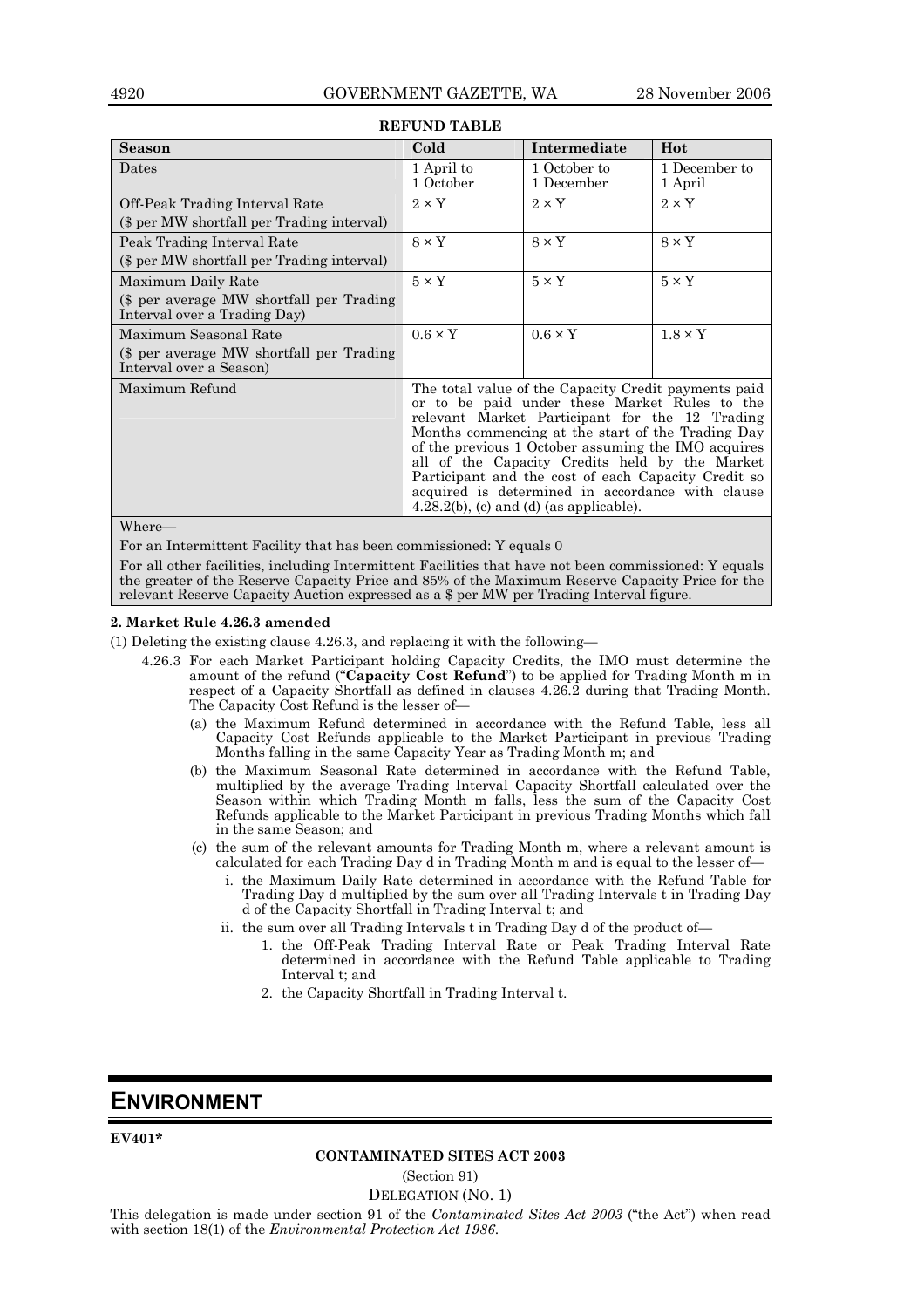I, Mark McGowan, Minister for the Environment, delegate to the holder for the time being of the office of the Chief Executive Officer of the Department of Environment and Conservation all my powers and duties under sub-section 33(6) of the Act. Dated this 21st day of November 2006.

> Hon MARK McGOWAN, Minister for the Environment; Racing and Gaming.

### **EV402\***

#### **CONTAMINATED SITES ACT 2003**

———————————

(Section 91)

DELEGATION (NO. 2)

This delegation is made under section 91 of the *Contaminated Sites Act 2003* ("the Act") when read with section 18(1) of the *Environmental Protection Act 1986*.

I, Mark McGowan, Minister for the Environment, delegate to the holder for the time being of the office of the Deputy Director General, Environment, of the Department of Environment and Conservation, all my powers and duties under sub-section 33(6) of the Act.

Dated this 21st day of November 2006.

Hon MARK McGOWAN, Minister for the Environment; Racing and Gaming.

**EV403\*** 

### **CONTAMINATED SITES ACT 2003**  (Section 91)

———————————

DELEGATION NO. 1

I, Keiran McNamara, acting in my capacity as the Chief Executive Officer of the Department responsible for the administration of the *Contaminated Sites Act 2003*, and pursuant to section 91 of the *Contaminated Sites Act 2003* ("the Act") (when read with section 20 of the *Environmental Protection Act 1986*), hereby delegate to the holder for the time being of the office of the Deputy Director General, Environment, the Department of Environment and Conservation all my powers and duties under the Act other than this power of delegation.

————

Dated the 7th day of November 2006.

KEIRAN McNAMARA, Chief Executive Officer.

Approved by—

Hon MARK McGOWAN MLA, Minister for the Environment; Racing and Gaming.

**EV404\*** 

#### **CONTAMINATED SITES ACT 2003**

———————————

(Section 91)

DELEGATION NO. 2

I, Keiran McNamara, acting in my capacity as the Chief Executive Officer of the Department responsible for the administration of the *Contaminated Sites Act 2003*, and pursuant to section 91 of the *Contaminated Sites Act 2003* ("the Act") (when read with section 20 of the *Environmental*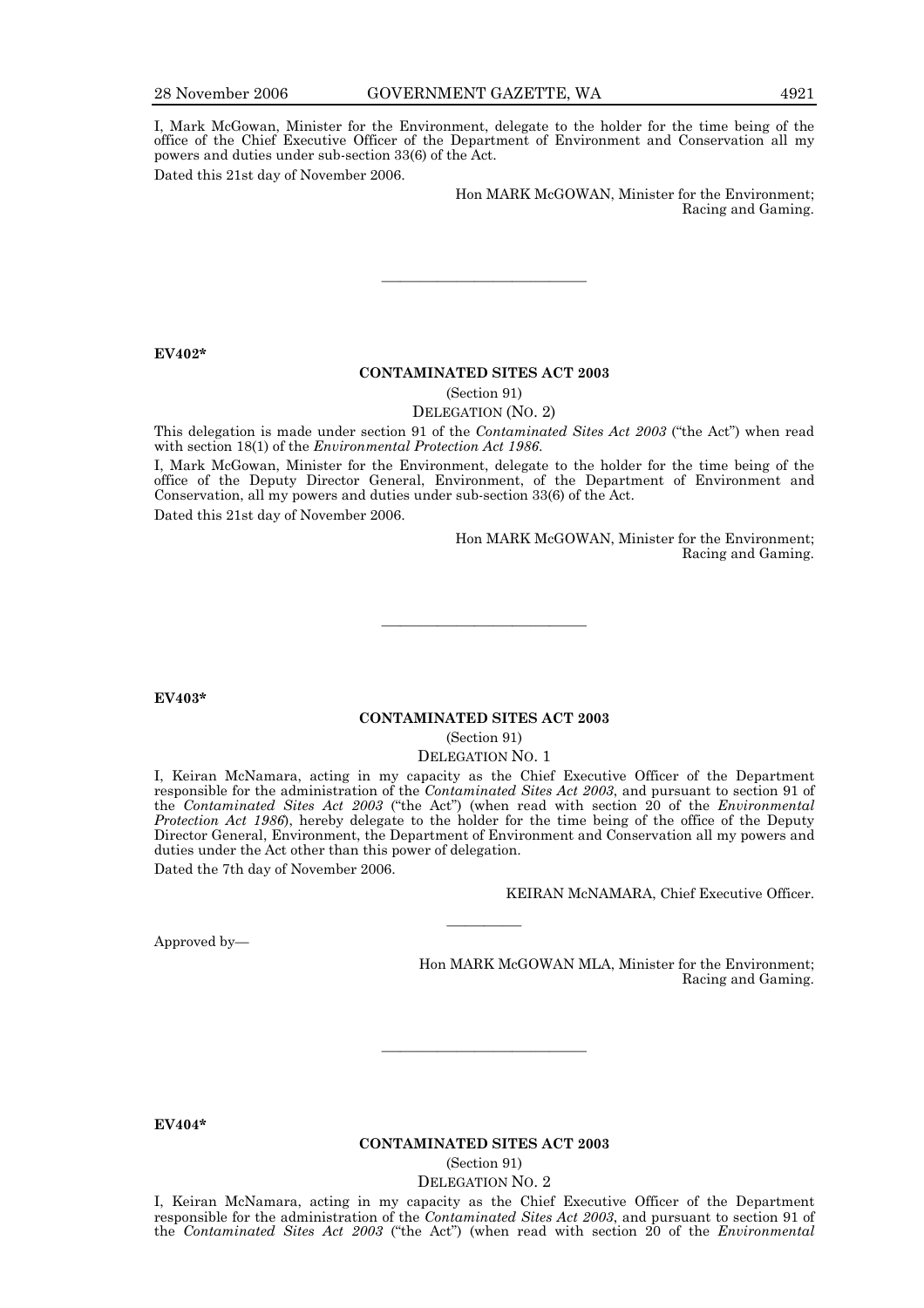4922 GOVERNMENT GAZETTE, WA 28 November 2006

*Protection Act 1986*), hereby delegate to the holder for the time being of the office of Director, Environmental Management Division, the Department of Environment and Conservation, except for the powers and duties set out in the Schedule below, my powers and duties under sections 29, 42, 43, 45, 49, 50, 51, 53, 54, 56, 58, 59, 62, 63, 69, 70, 81, 83, 87, 89 and 97 of the Act.

#### **Schedule of Exemptions**

————

Those powers and duties under sub-sections 53(4), 89(6) and 97(4) of the Act. Dated the 7th day of November 2006.

KEIRAN McNAMARA, Chief Executive Officer.

Approved by—

Hon MARK McGOWAN MLA, Minister for the Environment; Racing and Gaming.

**EV405\*** 

### **CONTAMINATED SITES ACT 2003**

———————————

(Section 91)

DELEGATION NO. 3

I, Keiran McNamara, acting in my capacity as the Chief Executive Officer of the Department responsible for the administration of the *Contaminated Sites Act 2003*, and pursuant to section 91 of the *Contaminated Sites Act 2003* ("the Act") (when read with section 20 of the *Environmental Protection Act 1986*), hereby delegate to the holder for the time being of the office of Manager, Land and Water Quality Branch, Environmental Management Division, the Department of Environment and Conservation, except for the powers and duties set out in the Schedule below, all my powers and duties under sections 11, 12, 13, 14, 15, 17, 19, 20, 21, 29, 53 58, 59, 62, 63, 81, 83 and 93 of the Act, and all my powers and duties under sub-sections  $42(4)$ ,  $42(5)(a)$ ,  $42(5)(b)$ ,  $45(4)$  and  $97(2)$  of the Act.

#### **Schedule of Exemptions**

————

Those powers and duties under sub-section 53(4) of the Act. Dated the 7th day of November 2006.

KEIRAN McNAMARA, Chief Executive Officer.

Approved by—

Hon MARK McGOWAN MLA, Minister for the Environment; Racing and Gaming.

**EV406\*** 

#### **CONTAMINATED SITES ACT 2003**

———————————

(Section 91)

DELEGATION NO. 4

I, Keiran McNamara, acting in my capacity as the Chief Executive Officer of the Department responsible for the administration of the *Contaminated Sites Act 2003*, and pursuant to section 91 of the *Contaminated Sites Act 2003* ("the Act") (when read with section 20 of the *Environmental Protection Act 1986*), hereby delegate to the holder for the time being of the office of Section Manager, Contaminated Sites, Land and Water Quality Branch, Environmental Management Division, the Department of Environment and Conservation all my powers and duties under sections 13, 14, 15, 17, 19, 21, 58, 59, 81 and 83 of the Act, and all of my powers and duties under sub-section 11(7) of the Act.

————

Dated the 7th day of November 2006.

KEIRAN McNAMARA, Chief Executive Officer.

Approved by—

Hon MARK McGOWAN MLA, Minister for the Environment; Racing and Gaming.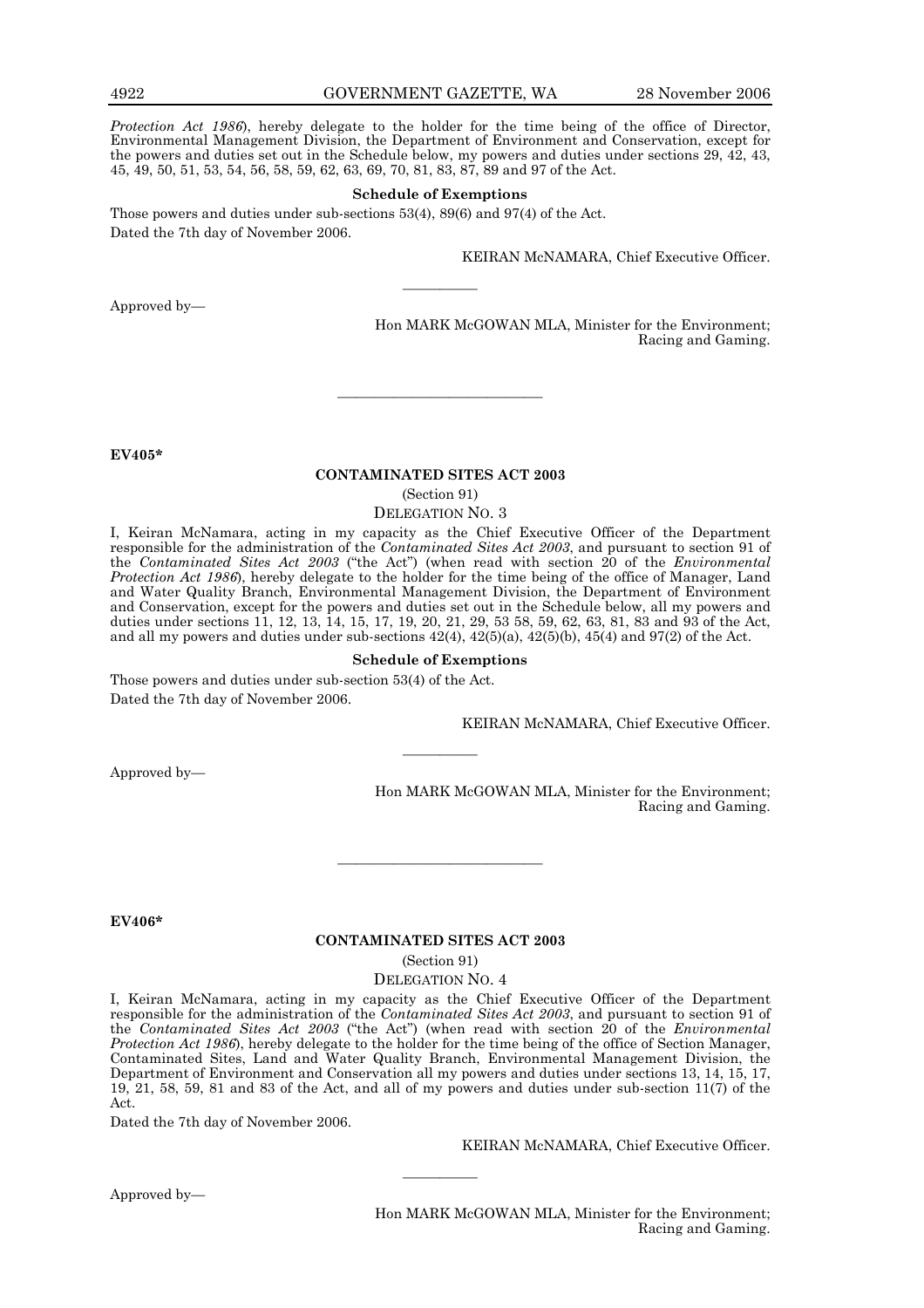### **CONTAMINATED SITES ACT 2003**

(Section 91)

DELEGATION NO. 5

I, Keiran McNamara, acting in my capacity as the Chief Executive Officer of the Department responsible for the administration of the *Contaminated Sites Act 2003*, and pursuant to section 91 of the *Contaminated Sites Act 2003* ("the Act") (when read with section 20 of the *Environmental Protection Act 1986*), hereby delegate to the holder for the time being of the office of the Deputy Director General, Environment, the Department of Environment and Conservation all my powers and duties under the *Contaminated Sites Regulations 2006* other than this power of delegation. Dated the 7th day of November 2006.

————

KEIRAN McNAMARA, Chief Executive Officer.

Approved by—

Hon MARK McGOWAN MLA, Minister for the Environment; Racing and Gaming.

**EV408\*** 

### **CONTAMINATED SITES ACT 2003**

———————————

(Section 91)

DELEGATION NO. 6

I, Keiran McNamara, acting in my capacity as the Chief Executive Officer of the Department responsible for the administration of the *Contaminated Sites Act 2003*, and pursuant to section 91 of the *Contaminated Sites Act 2003* ("the Act") (when read with section 20 of the *Environmental Protection Act 1986*) hereby delegate to the holder of the time being of the office of Director, Environmental Management Division, the Department of Environment and Conservation all my powers and duties under regulations 23, 31, 33, 35, 39, 42, 46, 47, 48, 49, 50 and 51 of the *Contaminated Sites Regulations 2006* ("the Regulations") and all my powers and duties under subregulations  $17(3)$ ,  $36(1)(a)$ ,  $41(1)$ ,  $44(2)$  of the Regulations.

————

Dated the 7th day of November 2006.

KEIRAN McNAMARA, Chief Executive Officer.

Approved by—

Hon MARK McGOWAN MLA, Minister for the Environment; Racing and Gaming.

**EV409\*** 

#### **CONTAMINATED SITES ACT 2003**

———————————

(Section 91)

DELEGATION NO. 7

I, Keiran McNamara, acting in my capacity as the Chief Executive Officer of the Department responsible for the administration of the *Contaminated Sites Act 2003*, and pursuant to section 91 of the *Contaminated Sites Act 2003* ("the Act") (when read with section 20 of the *Environmental Protection Act 1986*), hereby delegate to the holder for the time being of the office of Manager, Land and Water Quality Branch, Environmental Management Division, the Department of Environment and Conservation all my powers and duties under regulations 8, 10, 11, 23, 31, 33, 35 and 66 of the *Contaminated Sites Regulations 2006* ("the Regulations") and all my powers and duties under subregulations  $16(1)$ ,  $36(2)$ ,  $41(2)$  and  $44(3)$  of the Regulations.

————

Dated the 7th day of November 2006.

KEIRAN McNAMARA, Chief Executive Officer.

Approved by—

Hon MARK McGOWAN MLA, Minister for the Environment; Racing and Gaming.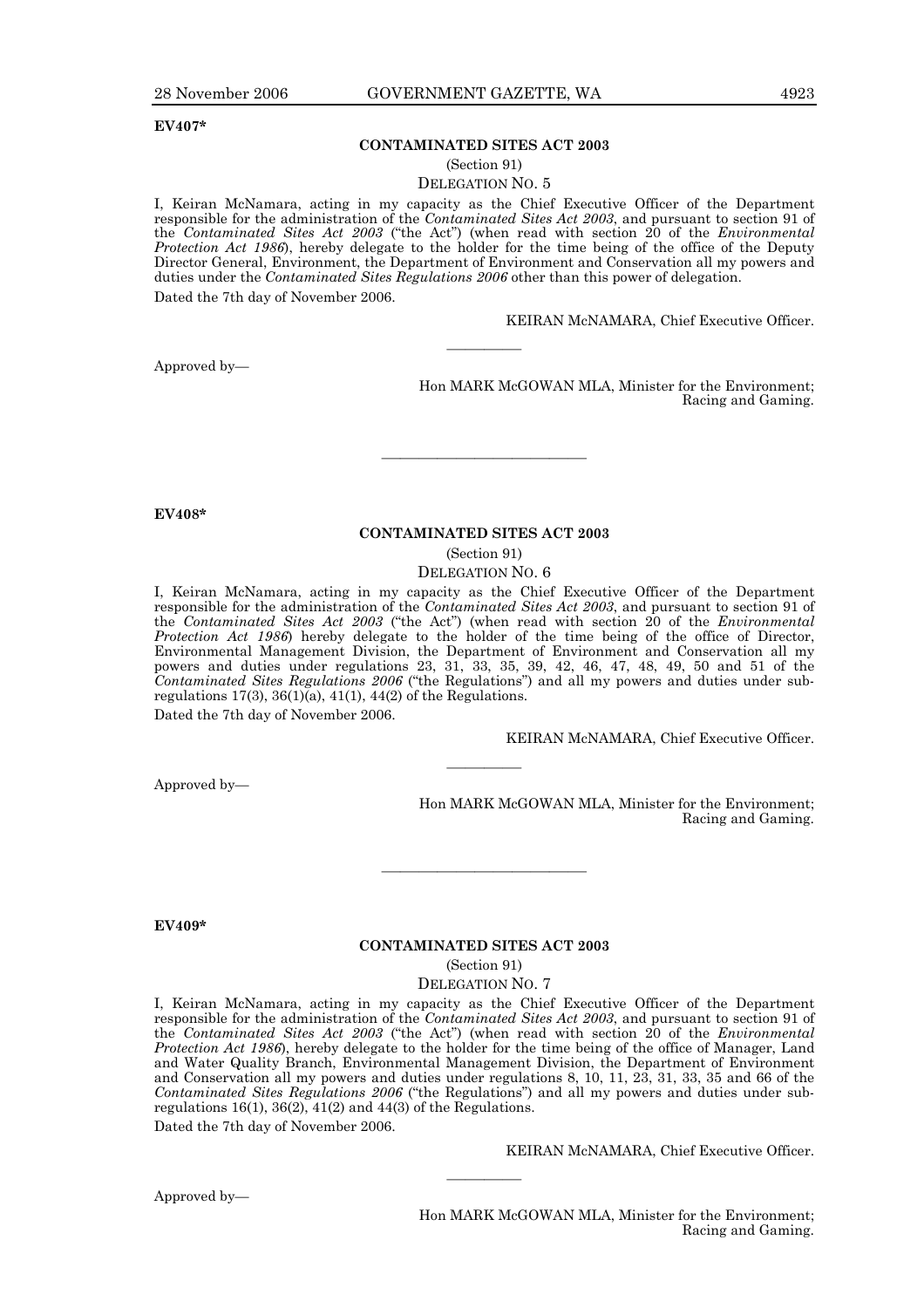#### **EV410\***

### **CONTAMINATED SITES ACT 2003**

(Section 91)

DELEGATION NO. 8

I, Keiran McNamara, acting in my capacity as the Chief Executive Officer of the Department responsible for the administration of the *Contaminated Sites Act 2003*, and pursuant to section 91 of the *Contaminated Sites Act 2003* ("the Act") (when read with section 20 of the *Environmental Protection Act 1986*), hereby delegate to the holder for the time being of the office of Section Manager, Contaminated Sites, Land and Water Quality Branch, Environmental Management Division, the Department of Environment and Conservation all my powers and duties under regulations 10 and 11 of the *Contaminated Sites Regulations 2006* ("the Regulations") and all of my powers and duties under sub-regulation 41(2) of the Regulations.

————

Dated the 7th day of November 2006.

KEIRAN McNAMARA, Chief Executive Officer.

Approved by—

Hon MARK McGOWAN MLA, Minister for the Environment; Racing and Gaming.

## **FIRE AND EMERGENCY SERVICES**

**FE401\*** 

### **BUSH FIRES ACT 1954**

RESTRICTED BURNING PERIOD

Fire and Emergency Services Authority, Perth.

Correspondence No. 00111

It is hereby notified that pursuant to the powers contained in Section 18 of the *Bush Fires Act 1954* the Fire and Emergency Services Authority of Western Australia has declared the Restricted Burning Periods for the Local Government districts of the City of Cockburn as specified in the schedule below. The respective declarations made under Section 18 of that Act, as published in the *Government Gazette* of 15 August 2000 are hereby revoked.

Schedule

| Local Government | Zone | <b>Restricted Burning Period</b> | Special Comm. Date |
|------------------|------|----------------------------------|--------------------|
| City of Cockburn |      | 1 October - 30 September         | N/A                |

JO HARRISON-WARD, Chief Executive Officer.

## **JUSTICE**

**JU401\*** 

## **PRISONS ACT 1981**

PERMIT DETAILS

Pursuant to the provisions of section 15P of the *Prisons Act 1981*, the Commissioner of the Department of Corrective Services has revoked the following Permits to do High-Level Security Work—

| Surname     | <b>Other Names</b> | Permit No. | <b>Revocation Date</b> |
|-------------|--------------------|------------|------------------------|
| Perry       | Michael Jeffery    | AP 0412    | 23/11/06               |
| Ford        | Brendan Edward     | AP 0087    | 23/11/06               |
| <b>Bill</b> | Benjamin Douglas   | AP 0367    | 23/11/06               |
| Jackson     | Corey Earl         | AP 0169    | 23/11/06               |
| Otto        | Catherine Anne     | AP 0207    | 23/11/06               |

This notice is published under section 15P of the *Prisons Act 1981*. Dated: 23 November 2006.

BRIAN LAWRENCE**,** Manager, Acacia Prison Contract.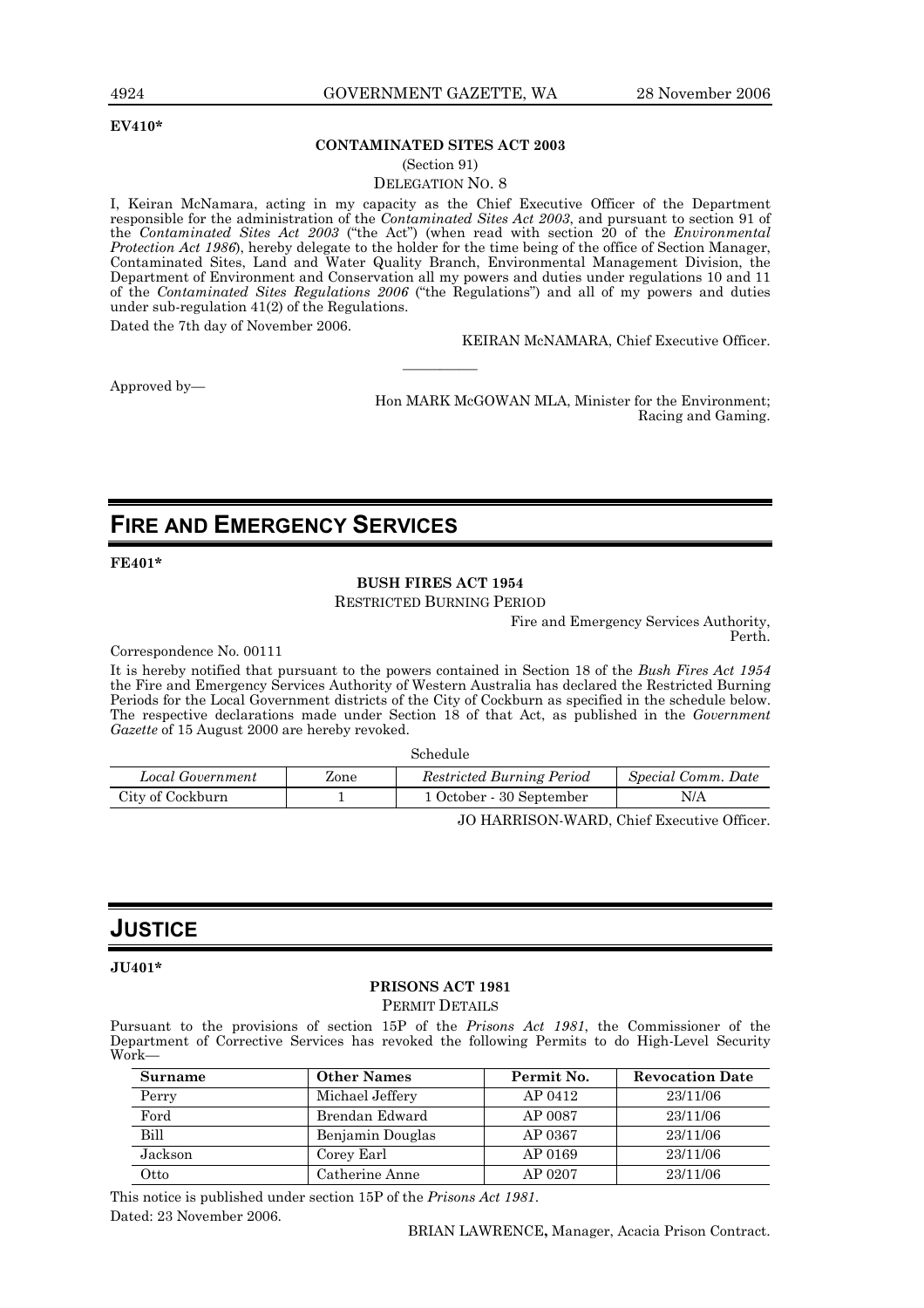### **JU402\***

## **JUSTICES OF THE PEACE ACT 2004**

**APPOINTMENTS** 

It is hereby notified for public information that His Excellency the Governor in Executive Council has approved of the following to the office of Justice of the Peace for the State of Western Australia—

Geoffrey Michael Adams of 10 Jackson Loop, Wandina Bradley Anderson of 1483 Boyup Brook Road, Lowden Monica Ruth Potter of 68 Stratham Close, Stratham David James Saunders of 64 Bucktin Street, Collie Tracy Lee Thorgersen of 4 Caron Street, Carnamah

> JOANNE STAMPALIA, A/Executive Director, Court and Tribunal Services.

## **LOCAL GOVERNMENT**

### **LG401\***

### **BUSH FIRES ACT 1954**  *Shire of Dumbleyung*  **APPOINTMENTS** Bush Fires Act 1954 Section 40 (Dual Registered) Fire Control Officers for other Authorities— John Clarke Shires of Kent and Lake Grace Jamie Dare Shires of Katanning, Wagin and Woodanilling Gordon Davidson Shires of Kulin and Wickepin Trevor Dawson Shire of Katanning Don O'Donnell Shire of Kent Pat O'Neill Shires of Kulin and Lake Grace Ken Wright Shires of Wagin and Woodanilling From the Shire of Katanning (Dual Registered) Fire Control Officers in the Shire of Dumbleyung— Richard Marshall From the Shire of Kent (Dual Registered) Fire Control Officers in the Shire of Dumbleyung— Jeff Patterson From the Shire of Kulin (Dual Registered) Fire Control Officers in the Shire of Dumbleyung— Michael Dearlove Peter Mullan From the Shire of Lake Grace (Dual Registered) Fire Control Officers in the Shire of Dumbleyung— Leon Morgan Rex Walker From the Shire of Wagin (Dual Registered) Fire Control Officers in the Shire of Dumbleyung— Steve Angwin Glen Ward From the Shire of Wickepin (Dual Registered) Fire Control Officers in the Shire of Dumbleyung— Wes Astbury Kevin Parnell From the Shire of Woodanilling (Dual Registered) Fire Control Officers in the Shire of Dumbleyung— R. Crosby Eric Crossley IAN V. CRAVEN, Chief Executive Officer

### **LG402**

**BUSH FIRES ACT 1954**  *City of Rockingham*  APPOINTMENT OF OFFICERS

———————————

It is hereby notified for public information that in accordance with Section 38(1) of the Act, the Council of the City of Rockingham has appointed the following officers— CHIEF BUSH FIRE CONTROL OFFICER

Bruce Telfer